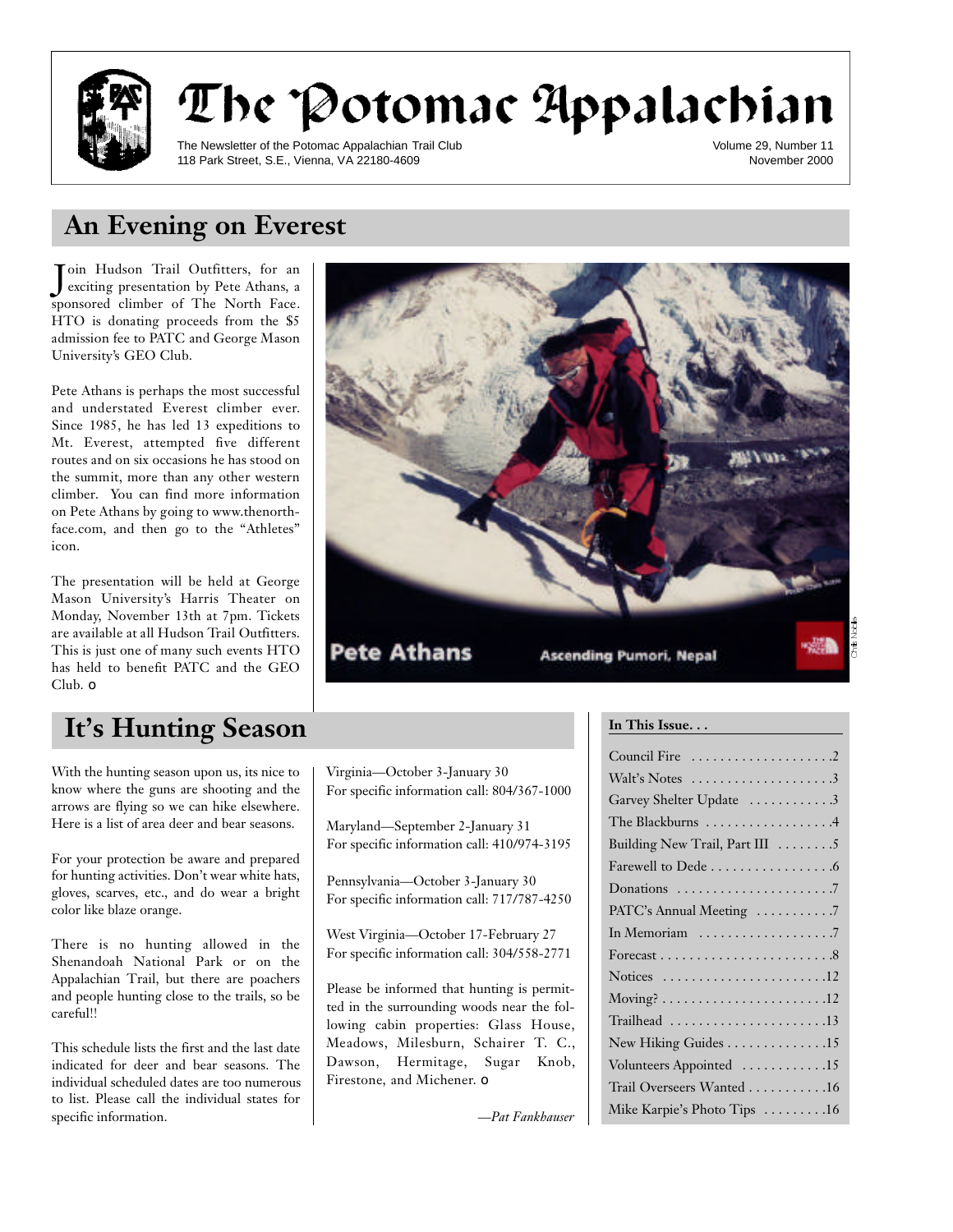#### **Council Members, Chairs and** *PA* **Staff**

#### **Officers**

**President:** Walt Smith, 703/242-0693 Ext. 40, wsmith@visuallink.com **VP Operations:** Tom Johnson **VP Volunteerism:** Mickey McDermott **Supervisor of Trails:** Pete Gatje

#### Email: PJGatje@aol.com **Supervisor of Corridor Management:**

Tom Lupp **General Secretary:** Warren Sharp **General Counsel:** Eric Olson **Membership Secretary:** Terry Cummings **Treasurer:** Dick Newcomer **Recording Secretary:** Gerhard Salinger

#### **Sections/Chapters**

**Mountaineering Section:** Greg Christopulos **SMRG: Peter Pennington Ski Touring Section:** Steve Brickel **North Chapter:** Steve Koeppen **N. Shenandoah Valley Chapter:** Martha Clark **S. Shenandoah Valley Chapter:** Michael Groah **Charlottesville Chapter:** John Shannon **West Virginia Chapter:** Judy Smoot

## **Standing Committee Chairs**

**(Council Members) Blackburn Trail Center:** Chris Brunton **Cabins:** Mel Merritt **Cabin Construction:** Charlie Graf **Conservation:** Mary Margaret Sloan **Grants & Donations:** Jack Reeder **Endowment:** Dick Newcomer **Finance:** Paul Dery **Hikes:** Tom Johnson, 410/647-8554, johnts3@juno.com **Internet Services:** Stephen Raia **Land Management:** Anita Canovas **Land Acquisition:** Phil Paschall & Eric Olson **Legal:** Eric Olson **Maps:** Dave Pierce **Maryland Appalachian Trail Management Committee:** Charlie Graf *Potomac Appalachian:* Bianca Menendez **Public Affairs:** Terry Cummings **Publications:** Aaron Watkins **Shelters:** Charlie Graf, 410/757-6053 **Trail Patrol:** Kumait Jawdat **Tuscarora Trail Land Management:** Lloyd MacAskill

#### **Special Committees/Ongoing Activities Archives & Library:** Carol Niedzialek

**Cabin Reservations:** Darlene Wall **Deputy Supervisor of Trails:** Rick Rhoades **Firestone Tract Management:** Shirley Strong **Headquarters Facility:** Orron Kee **Information/Sales Desks:** Marguerite Schneeberger **Medical:** John McNamara **SNP Boundary Trailheads Study Group:** Kerry Snow & George Walters **Tuscarora Trail Shenandoah Valley Project:** Phoebe Kilby & Larry Bradford **Vining Tract Management:** Howard Johnson

#### *Potomac Appalachian*

**Chief Editor:** Bianca Menendez jns-bianca@home.com **Designer:** Linda Shannon-Beaver **Features Editor:** Joanne Erickson **Forecast Editor:** Joe O'Neill JJONeill@visi.net

# **Council Fire**

The Council held its regular meeting on<br>September 12, 2000 at the Club head-<br>quarters. The meeting was attended by 20 he Council held its regular meeting on September 12, 2000 at the Club head-Council members, 1 staff, and 3 Club members. The PATC membership stands at 6,944 with 137 new members registering in the month of August.

## **Dealing with Legal Claims**

The Council discussed and voted on a policy on evaluation of legal claims filed or threatened to be filed against the Club. An incident earlier in the year raised the need for the Club to have a policy for investigating events that might lead to legal claims. In the policy adopted, the General Counsel investigates a claim and reports the facts and the consequences of possible courses of action to the Executive Committee and the Council. The Council may decide upon a course of action.

### **Strategic Planning**

The Council approved Club Goals for 2001 and for five years. The 2001 goals are to drive the process to develop the 2001 budget which is being prepared for a Council vote on December 11.

One of the five-year goals is to develop the Tuscarora Trail. In a meeting of the Land Management Committee, the North Chapter agreed to take the lead to determine the status of land ownership along the trail and determine the need for shelters and cabins.

Peter Pennington, Chair of the Shenandoah Mountain Rescue Group, said that the

Section is taking stock of its activities. SMRG has about 60 members, 38 of which are very active. The Section will seek more members at the Club new member meetings. Each SMRG member will be expected to increase his/her skills during the year by taking additional training. Peter noted that searches for light aircraft accidents are on the rise, presumably because of the economic boom.

## **Maps Update**

David Pierce works with the Appalachian Trail Conference on the AT Databook. PATC now maintains 239.5 miles of the AT, an increase of 0.5 miles. David also reported that Map 10 (Shenandoah National Park Central District) has been revised and is being printed. The Website of the Shenandoah National Park (nps.gov/shen) now acknowledges that 101 miles of the AT are within the Park. Aaron Watkins of the Publications Committee reported that Guidebook 6 (Maryland and Northern Virginia) is at the printers and the Cabins book will be reprinted in the next few weeks.

Interested in Helping to Plan for the 75th Anniversary Celebration?

Vice President Mickey McDermott will chair a meeting on October 11 at 6:00 pm to begin the planning for the PATC 75th Anniversary Celebration in 2002. Volunteers should contact him at mcdermottj.aimd@gao.gov. ❏

> *—Gerhard Salinger Recording Secretary*

#### **HEADQUARTERS**<br>HOW TO GET IN CONTACT WITH US **FOR CABIN RESERVATIONS. FOR CABIN RESERVATIONS,**

**MEMBERSHIP INFORMATION, AND SALES Address:** 118 Park Street, S.E., Vienna, VA 22180 **Hours:** Monday through Thursday, 7 p.m. to 9 p.m. and Thursday and Friday 12 noon to 2 p.m. **Phone #: 703/242-0315<br>To receive an information packet: Extension 10** To leave a message for the Club President Walt Smith: Extension 40 **24-hr. Activities Tape #: 703/242-0965 Facsimile #: 703/242-0968 Club E-mail: Wrilev1226@aol.com Club E-mail:** Wriley1226@aol.com **World Wide Web URL:** http://www.patc.net

# **STAFF<br>DURING REGULAR BUSINESS HOURS**

D'ONING NEOGER IN BOOILIEGG HOURG<br>Wilson Riley (Ext. 11) F-mail: Wriley11 **Director of Administration:** Wilson Riley (Ext. 11) E-mail: Wriley1226@aol.com Business Manager: Regina Garnett (Ext. 15) E-mail: rgarnett@erols.com **Membership/Cabin Coordinator:** Pat Fankhauser (Ext. 17) E-mail: pfankh@erols.com **Membership/Cabin Coordinator:** Pat Fankhauser (Ext. 17) E-mail: pfankh@erols.com **Sales Coordinator:** Maureen Estes (Ext. 19) E-mail: patcsales@erols.com

*2 Potomac Appalachian*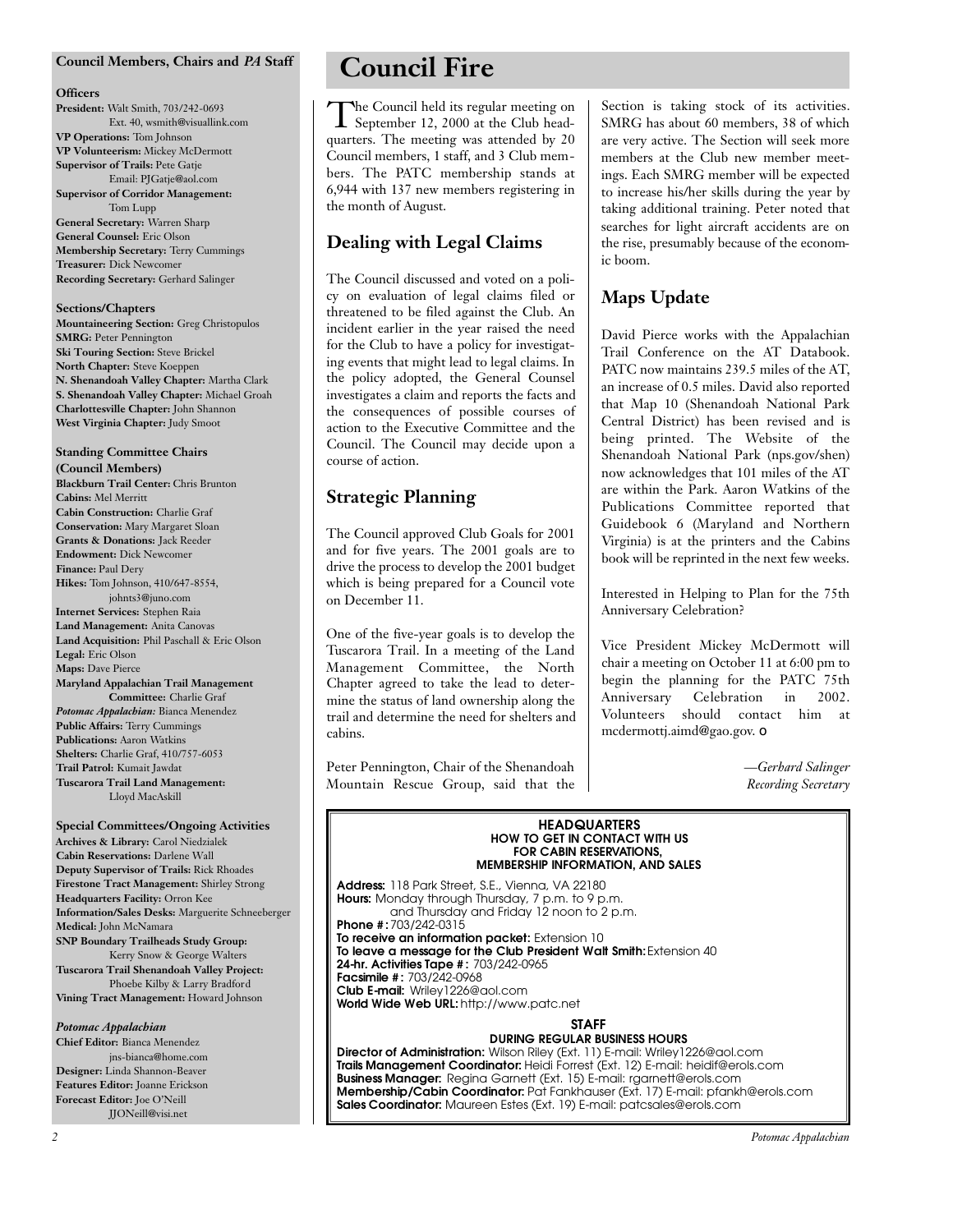## **We Need "Friends of the Trail"**

The North Chapter does a super job in<br>maintaining the Tuscarora Trail, for The North Chapter does a super job in 106 miles from its intersection with the Appalachian Trail north of Carlisle, Pennsylvania to Hancock, Maryland. However, there is one significant problem that we must solve. Much of the trail in this area is on private land and is not protected. Development could threaten its existence at any time. If you live in or know landowners in Franklin, Fulton, Huntingdon, Perry, and Cumberland counties in Pa., or Washington County, Md., then you may be able to help us develop "friends of the trail" in this area. I will get to "how" in a moment.

## **Introduce Your Friends**

In order to introduce you and your friends to the beauty of the Tuscarora Trail, and the need for its protection, the Hikes Committee is planning on conducting a series of hikes on the Tuscarora in 2001. I hope that you will avail yourself of this opportunity and enjoy this interesting hiking route on the ridges west of Interstate 81. In the North Chapter area, for example, if you were hiking on the Tuscarora Trail north from the Potomac River to the AT in Pennsylvania, you would begin your journey at Hancock, Maryland and follow the historic towpath of the Chesapeake and Ohio Canal before heading north near Camp Harding County Park. After ascending the Tuscarora Mountain you would note plenty of views as you continued north through the Buchanan State Forest. You might even wish to stop for a break and enjoy the facilities and swim in Cowans Gap Lake at the state park. After walking fifty miles or so, you would cross Path Valley, about half way on your journey, and then ascend onto one of several mountain ridges that you would

cross while in the Tuscarora State Forest. Farther along, near Colonel Denning State Park, you might decide to spend the night at the "Wagon Wheel", the shelter that the North Chapter has recently constructed (near a location where many trails intersect, forming a "wagon wheel"). In the morning, after walking through a lovely area with lots of ferns, and enjoying the magnificent view from Flat Rock, you would continue on to the finish of your journey, feeling fully refreshed, by following Blue Mountain until you reached the Appalachian Trail near Darlington Shelter.

## **How to Help**

Now, as to how you can help. Do you live near the trail or know others who live near the Tuscarora Trail Corridor? Members of the Trail Lands Acquisition Committee need friends who can introduce them to landowners in the North Chapter area. The committee would like to explain the benefits of conservation easements, or in some cases "bargain sales," so that PATC can ensure that the trail will be protected in perpetuity. Protecting the Tuscarora Trail is a very important undertaking so that those who follow us may continue to enjoy the beauty of the area. Will you please give this request some thought? Will you contact members of North Chapter, or telephone or send an email to Wilson Riley, Director of Administration at the Club Headquarters? You may contact Wilson at 703/242-0315 (ext. 11) or wriley1226@aol.com, and he will forward your request to the right person.

## **New Council Members**

As we contemplate election of officers on the Executive Committee, I wish to recognize some recent appointments to the Council. Steve Brickel has succeeded Katherine Stentzel as leader of the Ski

*—Frank Turk*

# **Garvey Shelter Update**

As of Sunday, October 1 both the Ed Garvey shelter and privy log structures are assembled at the AT site awaiting the installation of the roofs as well as building windows, doors, loft and sleeping platform floors, the fire ring, and, and, and ... we will also put shovels and paintbrushes to good use.

Completion is anticipated to be late November and we continue to need skilled and unskilled volunteers. At this time experienced carpentry folks are especially needed to share their skill and contribute to this unique, meaningful project. For more information contact: FrankTurk@aol.com or Jim at Jskinner@erols.com. ❏

Touring section for the next season; Paul Dery has been appointed to replace John Richards as Finance Committee Chair; and Don Price was elected to succeed Dick Newcomer after his term ended as the Endowment Committee Chair. Although not a member of Council, I also recognize the appointment of Orron Kee as Chair of the renamed Headquarters Facility (formerly House) Committee. Many thanks to the former chairs who have completed their leadership service and also to the members who have stepped forward to fill the vacancies.

## **What is Your Favorite View?**

We hike for different reasons: some just for the exercise, some to check off completion of a trail or section of a trail, and some to see a specific natural condition. I enjoy hiking to observe both cultural and natural situations but especially to an area that has a view. Do you have a favorite view? Dave Pierce, Chair of the Maps Committee, is going to update our maps with "view" symbols. The definition of a view is one that is created by natural conditions such as a rock outcropping, but not a view that requires an overseer to maintain it. So if you have a favorite "natural" view, to which others may wish to hike, then simply: (1) make an enlarged photocopy of the appropriate section of the PATC map, (2) place a "dot" at the correct location with an arrow pointing in the general direction of the view, and (3) mail the suggestion to PATC, Attn: Maps.

See you on the trail, maybe with a view,

PATC Annual Meeting Wednesday, November 15 Elks Lodge,Fairfax, Va.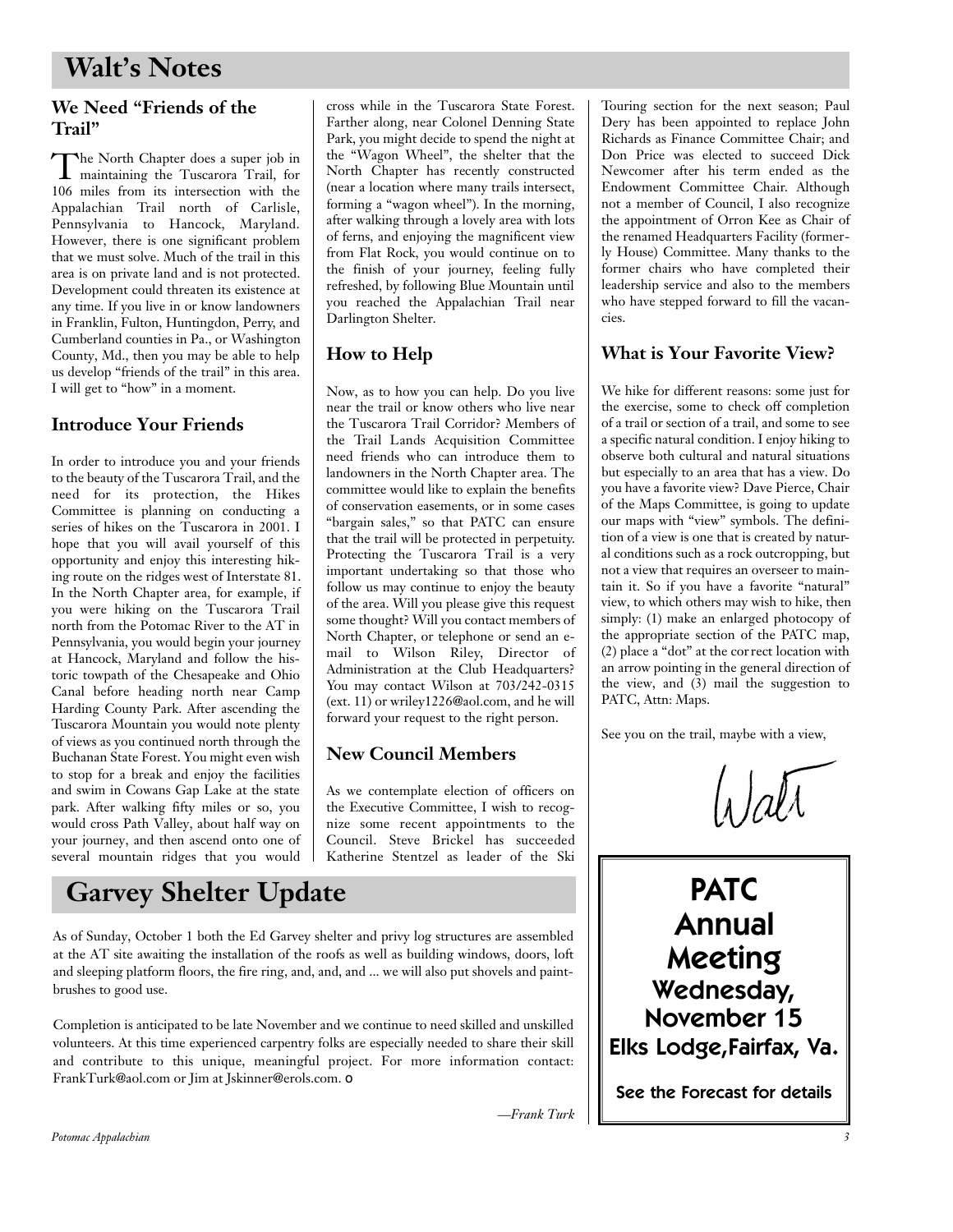# **The Blackburns: PATC's Foreign Ministers**

This is the first in a three-part series<br>about legendary PATC members Fred his is the first in a three-part series and Ruth Blackburn.

The contributions of a married couple, whose memberships in PATC are only a year shorter than the life of the Club, forged relations with other organizations that not only helped keep the C & O Canal from being turned into a highway and elevated the status of the National Park Service, but also largely quashed landowner efforts to divert the Appalachian Trail miles from its natural course onto blacktop highway.

Amazingly spanning a generous part of the 20th Century, Fred and Ruth Blackburn actively pushed for—and were successful in achieving—legislative support for trails and the establishment of the trail Clubs we enjoy today. Though happily married, Fred and Ruth acted independently in their PATC and Trail-supporting activities, each partner being active in and working for differing different Trail goals during different periods of time.

George Frederick Blackburn's efforts were apparent first. He joined PATC early in 1929, but his name does not appear often in Club records until the later 1930s. Ruth Blackburn's name does not appear at all until the 1940s.

## **The Early Years**

G.F. Blackburn, as he usually signed his name, or Fred Blackburn, as he was known in PATC, was born in Cessna, Bedford County, Pa., in 1903. He took an A.B. and an M.A. in mathematics at Princeton University. After a year's teaching, he came to Washington. Fred's first job was with the U.S. Coast and Geodetic Survey, where, he said, he and a co-worker developed a simplified and faster way to predict tides in the Chesapeake Bay: The co-worker's discovery of a way to predict two years of tides in half a day essentially did them out of a job.

Fred transferred to the National Bureau of Standards in 1928, where he remained for the rest of his working career. There he worked in aeronautical instrumentation, ignition, and temperature-sensing devices, including spark plugs. In the course of his career, Fred was granted several patents.

Ruth Elizabeth Miller was born in 1907 in Reno, Nev. About 1910 her family moved to Oregon, where they lived in a tent for some months. In 1914 they moved to

Washington, where Ruth attended local schools, being, at one time, a classmate of PATC Member Phil Stone. She also studied organ at the National Cathedral.

Ruth and Fred were married Sept. 6, 1930. PATC celebrated the couple's 50th wedding anniversary with a party memorialized in Club archives. The Blackburns lived on Conduit Road for 10 years before moving to Allan Road in Westgate (now Bethesda), Md., and remained there until 1996. During their Conduit Road residence, Ruth was choir director and organist at the Palisades Community Center. Later, she managed the kitchen at Westmoreland Congregational Church. These activities no doubt affected how much she could do on weekends with the Club at this time.

"A Hiking Trip in the Smokies," which Fred wrote for the October 1941 *PATC Bulletin*, tells of a week's backpacking trip by the cou-



ple. Wallace Haynes Walker, later to become a PATC President, provided the car support for the trip, but only Fred and Ruth hiked five days in constant rain. They happily cut the trip short when Wallace Haynes met them on the trail a day or so early. Fred's description of the equipment they carried is especially interesting. Then, it was state of the art equipment, but now we just have to admire how backpackers coped back then.

## **Support Of Club Grows**

In the 1940s, Fred was the active Club member in the family. Ruth would weigh in later. Fred was a member of the Maps Committee, p robably as a field checker. From 1945 through 1949, he was a member of the Shelters (now Cabins) Committee, rebuilding Sexton Shelter after its first fire. One Sexton Shelter work trip account mentions Ruth accompanying the party. Fred was also a member of the Lean-Tos (now Shelters) Committee from 1946 to 1950. In 1948, he was elected Second Vice President, becoming First Vice President the following year.

Apart from the occasional casual mention of a meal being prepared for a work party by

Ruth, her name appears in PATC records of the period only in 1946 as a member of the Shelters Reservation Committee and as a member of the Program Committee in 1948-1949. Perhaps those years were ones in which the two Blackburn sons, Frederick (Ted) and William, were too young for both parents to leave for any length of time.

The 11th Appalachian Trail Conference was held in 1948 at Gatlinburg, Tenn. Many PATC members had a part in its planning and programming, Fred being in charge of the photo exhibits. When he reported the meeting in the *Bulletin* (the predecessor to the *PA*), Fred mentioned that in the absence of the General Secretary he acted in that capacity. This may have been his first activity for the Conference itself, though the intermingling of the ATC and PATC work and volunteers during the first five decades of the two organizations' existence makes it hard to be sure. Ruth attended the Conference as one of the official PATC voting delegates.

In 1951, Fred became President of PATC, holding that position for four years. The first survey of Club membership was made in 1951; Fred's report on its findings commented on the large percentage of people who joined PATC for only a couple of years before dropping out. Those who remained members for four or five years were likely to become permanent members. This trend appears to be true to this day.

Fred found time in 1952 to construct a Club campsite just west of Israel Creek on the banks of the Potomac. A privy, a changing house, and a table were the amenities provided on a site rented for \$1 a year from Potomac Shores Corp., which owned the land between the towpath and the river. A few Club picnics and swimming parties following hikes in the 1950s are the only recorded use of the camp by PATC. In the 1980s, the C&O Canal Park management asked the Club to remove the now dilapidated buildings because of the abuse of the site by fisherman and others.

## **The C&O Battle**

PATC took on a battle in 1950 when the Bureau of Public Roads and the National Park Service proposed turning part or all of the abandoned C&O Canal into a scenic highway similar to Skyline Drive, but it wasn't until late 1952 that opposition to the idea began to develop. At the January 1953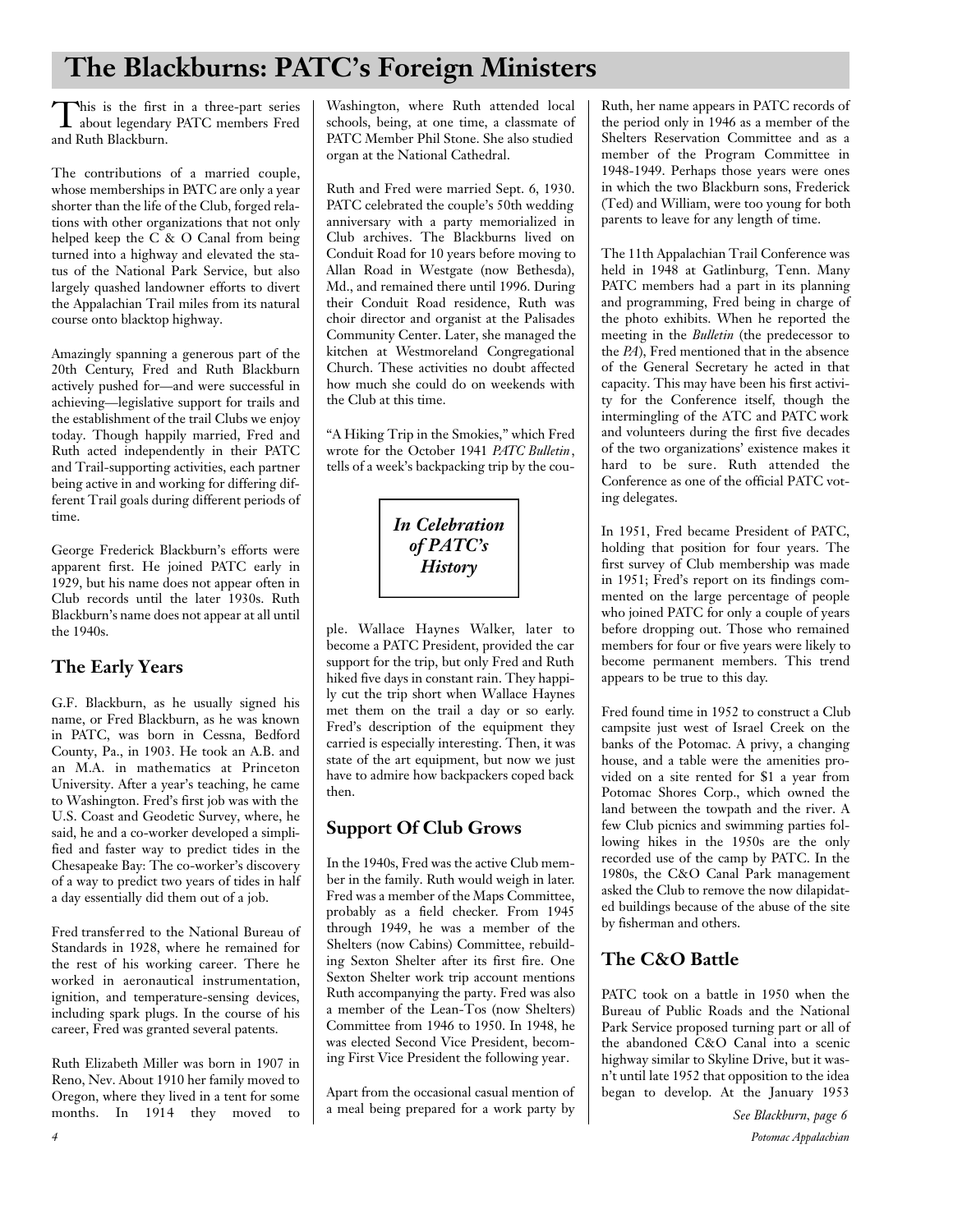# **Building New Trail**

This is the last of three articles contrast-<br>ing the work of the Cadillac Crew and his is the last of three articles contrastthe Massanutten Crew, two of PATC's trail crews, as they build a new section of trail. In Parts 1 and 2, we saw the crews planning and building a new section of sidehill tread. Each crew made decisions based on the expected trail traffic. Various controls were added to deal with runoff and the deterioration of the tread over time.

## **Part 3: Switchbacks**

Imagine that you are ascending a mountainside, with views across a valley on your right. You go around a sharp turn to the left, and now the valley is on your left. The switchback usually turns you about 150 degrees.

If you made the turn in one or two steps, you passed a typical switchback on a trail built for hikers. A 150-degree turn in two steps is easy for a hiker.

If you are ascending on a mountain bike, you will be stopped by the sharp turn. You will put a foot down and hitch the bike around and get it lined up with the new direction. Then you begin to pedal uphill from a dead stop. If you are riding downtrail, you will come to a stop, turn the wheel, and carefully allow the bike to roll around the turn.

If you are riding a horse, you must guide the horse's head to the side, as it steps in place to swing its hindquarters around.

The mountain bike rider and horse rider each look at the switchback to see if there isn't a shortcut that would make this a more friendly turn. The ascending biker, already stopped, might pause to move rocks and brush, creating a short path across the switchback. If the slope is not very steep, an ascending biker may be able to pedal up the shortcut without losing momentum. A descending biker can ride the shortcut with only moderate braking. A horse will find the shortcut much easier.

The Massanutten Crew attempts to build switchbacks that are friendly to all users. Sharp switchbacks are avoided. The crew builds a curving path, called a rising turn. The rising turn requires 10 or more steps on the part of the hiker. If it is not too steep or rocky, a biker who sees it coming gets into the right gear and powers up the turn without losing momentum. A horse is easily guided around such a turn.

**Trail-Building Terms**

**Tread**: The walkable surface of a trail.

**Upslope and downslope**: Areas of the hillside above and below the tread.

**Uptrail and downtrail**: Directions along the centerline of the tread.

**Grade**: A measurement of the steepness along the uptrail direction, expressed as a percentage. Most hikers go up an 8 percent grade without difficulty. (That's eight feet of elevation gain for 100 feet of horizontal movement.) Most hikers tire quickly on grades over 15 percent.

**Outslope**: A gentle tilt of the trail surface that allows runoff to flow over the edge of the tread onto the downslope.

**Waterbar**: A shallow ditch and a barrier that diverts water off the trail.

**Grade dip**: A short descending section of the trail built into an ascending trail to divert water off the trail.

**Rising turn**: A form of switchback that is easy for all trail users, but subject to erosion.

**Turning circle**: A form of switchback that is easy for all trail users and less subject to erosion.

**Runout**: A ditch alongside the tread at a switchback to carry runoff beyond the turn.

**Curtain drain**: A ditch on the hillside above a switchback that diverts runoff away from the turn.

The design of the switchback, hiker-only or all-traffic, must be decided when the trail is initially designed.

Hiker-only turns. The Cadillac Crew, which builds trail for hiker-only traffic, also tries to prevent shortcutting. The crew may locate the turn on a steep section of hillside to discourage the hiker from shortcutting. Crew members may increase the grade of the tread above and below the turn to produce separation. The crew might also place logs and brush on the hillside to make a shortcut more difficult.

**All-traffic turns.** The Massanutten Crew, which builds trail that can accommodate horses and bikes as well as hikers, tries to locate the switchback on a less steep section of the hillside. If the rising turn is visible to the approaching traffic, horse and bike riders can plan their turn. Halfway around the turn, the grade of the tread may be the same as the grade of the hillside, perhaps 20 percent and easily eroded, so the crew may

attempt to lower the grade and protect the tread. The grade can be lowered with a turning circle, and the threat of erosion can be controlled with a curtain drain.

**A turning circle.** When wagon roads were built 100 years ago, the road builders had the problem of getting the draft animals and the wagon around a switchback. To solve this problem, the road builders constructed a flat, circular turn by cutting the upper section of the road into the hillside to get half of a circle and extending the lower section of the road out from the hillside on rock fill to get the other half of the circle. Various trails on the Massanutten have excellent examples of turning circles built for stagecoach travel. The Tolliver Trail carried a stagecoach filled with summer guests over Milford Gap to the Seven Fountains Resort in Fort Valley. This trail has a turning circle just below the point where it joins the Milford Gap Trail. The Wagon Road Trail took the same guests up to the Woodstock Tower; it also has a turning circle.

Today's trail crew can build a smaller turning circle, since it is building only a three-footwide tread rather than a seven-foot-wide road surface. The descending trail is cut five feet into the upslope as it approaches the circle. The crew gathers rock to build a raised area of rock fill on the downslope, opposite the deepest part of the excavation. The dirt from the excavation is used to cover the rock fill. A circle 10 feet in diameter is created. The circle need not be perfectly level.

A 10-foot-diameter circle is an adequate turning space for horse or bike. The almost level surface will not be subject to much erosion—providing runoff is diverted before it reaches the turning circle.

Bikers and horse riders are not likely to shortcut this friendly turn. However, hikers are very likely to shortcut it, since there is very little separation between the upper and lower sections of the tread. The crew can erect a barricade of logs between the upper and lower sections, but a better solution might be to give hikers some steps as a ready-made shortcut. Bikers and horses will stay off the steps, and hikers will enjoy going up and down them, provided they are built correctly. However, good rock steps are very difficult to build and require the right conditions and the right materials. Note that this is the only situation in which the Massanutten Crew would build steps, since steps are not built on the part of the trail that is shared with bike and horse traffic.

*See New Trail, page 6*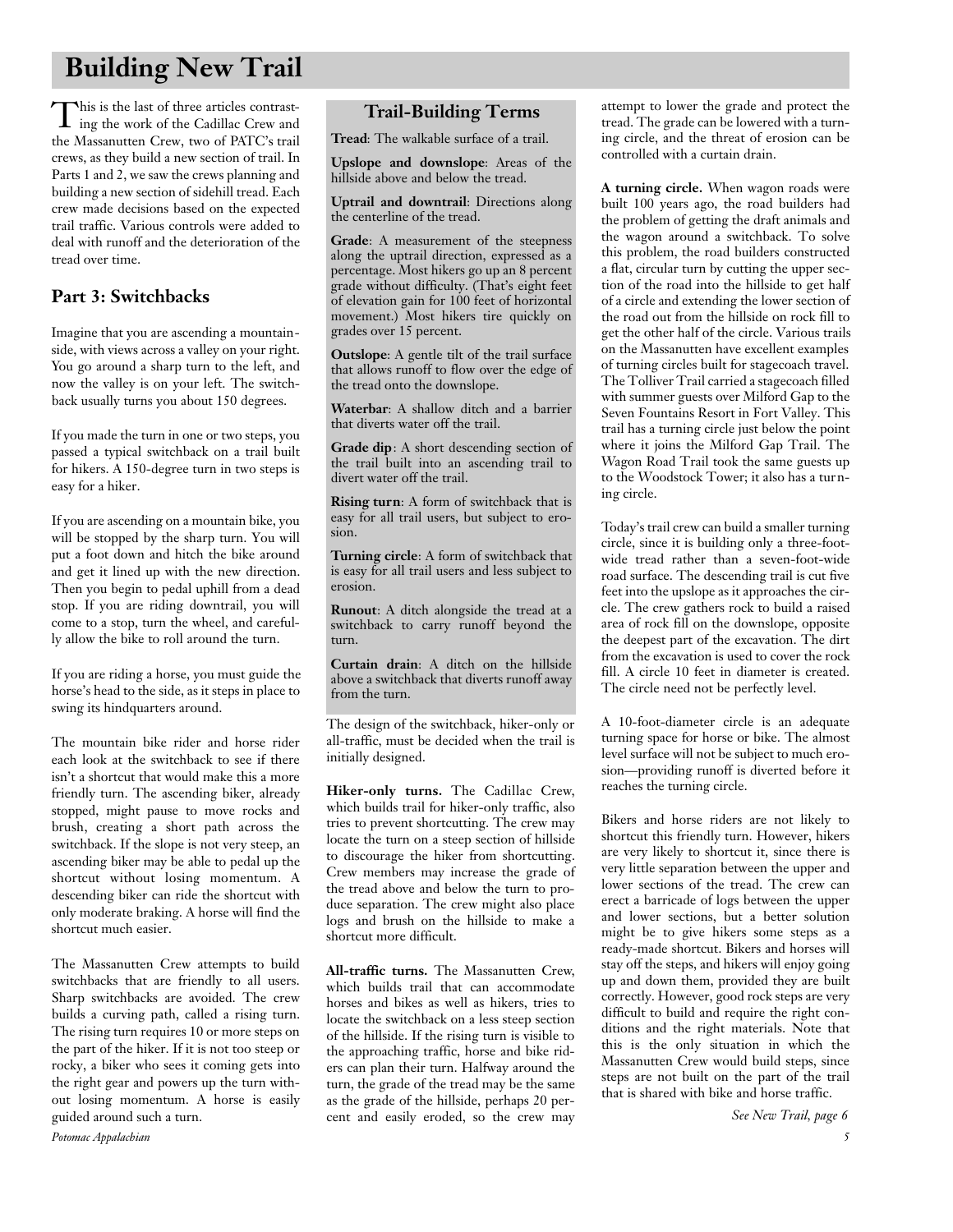#### *Blackburn, from page 4*

Council meeting, Fred appointed a committee to study the future of the C&O Canal. The committee reported in February suggesting two actions: first, to write all Maryland legislators in support of the Annapolis bill appropriating money to buy land along the canal for public use; second, to call a meeting of all local groups interested in outdoor recreation to discuss the canal's future. Council adopted both suggestions. A permanent Conservation Committee was also appointed; it was to be concerned with matters that could affect foot trails and hiking in the region. This committee functioned until the early 1980s, when PATC interest seems to have faded.

About 90 people appeared at a March 1953 meeting in the auditorium of the old District Building. Fred presided. The first speaker was the Assistant Superintendent of the National Capital Parks unit of the National Parks Service, Harry Thompson, who spoke enthusiastically of a scenic highway leading west, rather than a weed-grown canal bed. Another speaker was Dr. Irston Barnes of the Audubon Society of the Central Atlantic, now Audubon Naturalist Society, who spoke of the recreational and natural history values of the land along the C&O towpath. The Audubon Society minutes for January 1953 show that that group also had become concerned about the future of the canal.

While the meeting produced no concerted plan of action, each of the organizations represented took some action. PATC's Excursions Chairman, for instance, instituted a series of hikes on the towpath to introduce members over a two- to four-year period over the entire length of the canal. The hikes were not taken in sequence, east to west, though the series was completed over Washington's Birthday weekend in 1957 with a two-day hike, Paw Paw tunnel to the Western Maryland Railroad Station in Cumberland. Happily, the C&O Canal did not turn into a highway, and the towpath is a popular hiking and cycling trail.

In 1953, PATC also conducted a survey on how PATC members used trails. Fred reported that findings showed a very low percentage of people in the 25- to 35-year age group to be hiking. "They were probably climbing rocks," he concluded, the still new Mountaineering Section being very active at that time. ❏

*—Paula M. Strain*

Next month: the Blackburns participate in the restoration of a mountaineer's cabin.

## **Protecting The Switchback** *New Trail, from page 5*

While a turning circle neatly solves the horse and bike problem, it is subject to erosion from water flowing in the tread and runoff flowing down the hillside directly above the turn area.

Therefore, when the Massanutten Crew builds a rising turn or turning circle, they attempt to minimize the water in the tread by building a waterbar or grade dip. To deal with runoff flowing down the hillside, the crew installs a curtain drain, which is a ditch, dug on a diagonal across the hillside, about five feet upslope from the turn. The lower end of the curtain drain dumps water onto the hillside beyond the turn. There is no scuffing action to cause dirt to wash into this ditch, but it fills with leaves and requires cleaning every few years.

The Cadillac Crew uses a different approach to water control: On the sharp switchback of a hiker-only trail, the crew inslopes the tread above the point of the turn and digs a ditch along the upslope side of the tread. The ditch is taken straight ahead at the point of the turn so that water is dumped onto the hillside beyond the turn. The ditch is called a runout. It catches any water that is already in the tread and also catches runoff that is coming down the hillside. The runout may fill with leaves and dirt and requires yearly maintenance.

The Cadillac and Massanutten Crews build new sidehill trail to suit the expected traffic. PATC's other trail crews face similar problems. Each trail crew has its "standards." The crew may even use other terms for things like grade dips, curtain drains, or runouts.

Our crews do all kinds of work to keep trails in good condition. If you would like to help out, visit the crew descriptions on PATC's Web site (www.patc.net) and consult the Forecast section of the PA to see when a crew may be working in your favorite hiking area. Contact the crew leader, and come out for a day of hard but rewarding work. ❏

> *—Wil Kohlbrenner leads the Massanutten Crew and is an occasional member of the Cadillac Crew.*

# **Swallow Hard, and Just Say Farewell**

The PATC Staff and a handful of fellow<br>volunteer members and friends bid a The PATC Staff and a handful of fellow fond farewell to Ms. Adelia "Dede" Bauer this past September. Dede joined the Club as a volunteer in 1965. She worked in many facets of the Club including trail work, cabin construction, cabin maintenance (Doyle River Cabin co-overseer), and as a valuable volunteer at the Club Headquarters.

During her tenure as Headquarters volunteer, she worked on the sales, information, and the cabins reservations desks. Dede came to work every Thursday and Friday, never failing, and put in at least 10 to 16 hours a week. She even came out during the snowstorms that kept the paid staff stranded at home.

Now, at the young age of 84, she has decided that she needs to be closer to her family who live in upstate New York. We will truly miss her. The Club now needs to recruit at least five people to do the work she did. Anybody want to take on that challenge?

Thank you Dede. For All that you did for us.

*—Pat Fankhauser, PATC Staff*



*Well-wishers from left to right: Sitting - Robert Hilbish, Carol Niedzialek, Dede Bauer, Paula Strain, Pat Fankhauser. Standing — Robert Humphrey, Wilson Riley, Heidi Forrest, Ruth Durloo, Andy Kapfer, Harry Bridges, Regina Garnett.*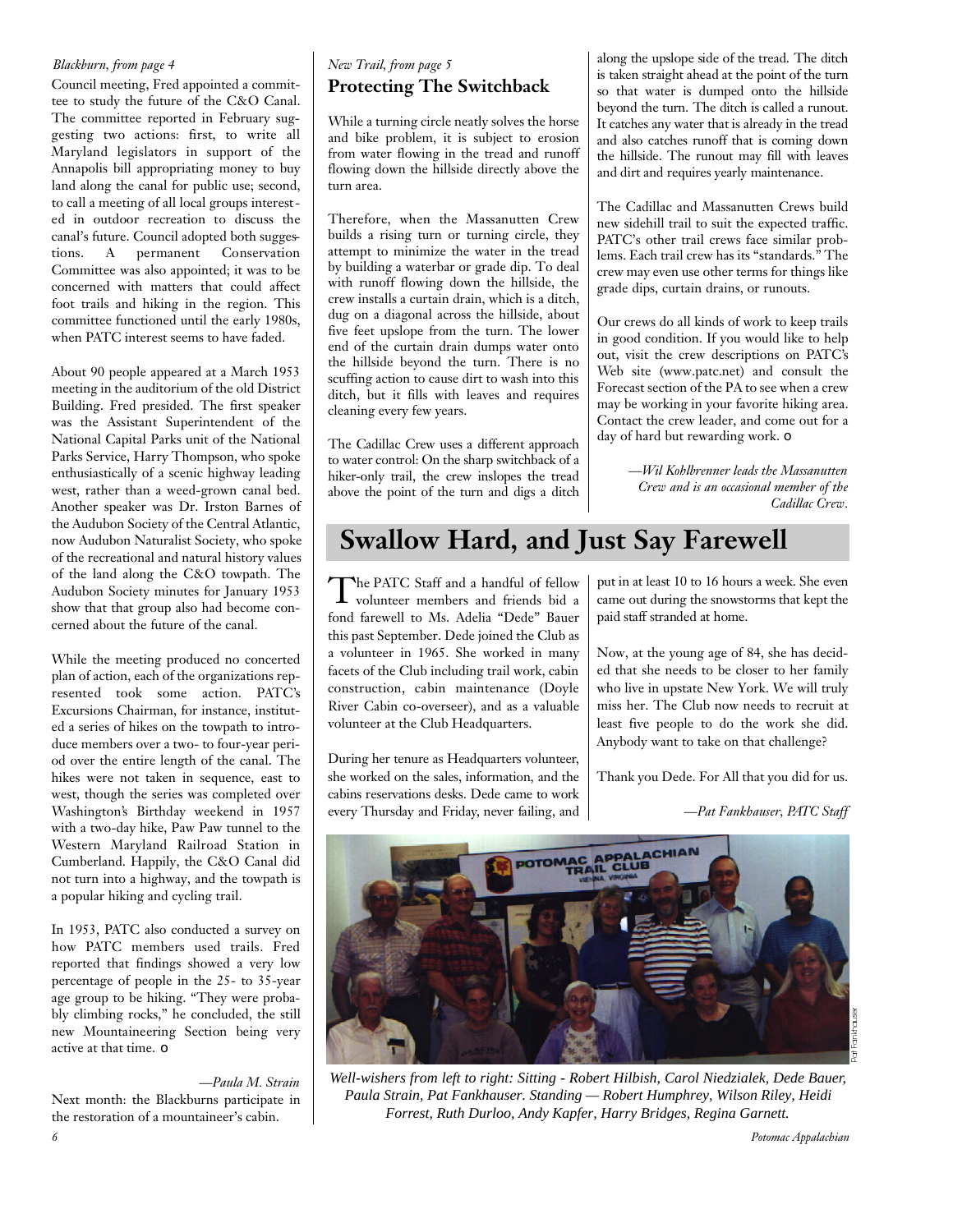# **PATC's 2000 Annual Meeting In Memoriam**

Join us at PATC's Annual Meeting, November 15th at the Elks Lodge in Fairfax, Va. Activities include our Executive Committee election (see the October PA for details on the candidates), a talk by Steve Elkinton from the National Park Service, and the premiere of the long-awaited PATC video. Looking for a new PATC activity? Committees will have displays set up, so come find out more about PATC's many opportunities.

A buffet dinner will be served with a cash bar. A modest fee of \$15.00 per person will be collected for those who come for dinner. The children's fee is \$8.00. There is no fee for those not wanting dinner. So don't hesitate to fill out the attached form and mail it back to Pat Fankhauser at PATC Club headquarters, 118 Park St., SE, Vienna, VA 22180.

The Elks Lodge is at 8421 Arlington Boulevard in Fairfax. It is just west of I-495 on Route 50. The meeting starts at 6:30 and will conclude by 10:00. Please make a reservation before November 1, and bring a friend.

Please fill out the attached form and mail it back to PATC by November 1, 2000. □

| $\blacksquare$ Phone: $\blacksquare$ | $E$ -mail:                                                                                    |
|--------------------------------------|-----------------------------------------------------------------------------------------------|
|                                      | Number of adults: Number of children:                                                         |
|                                      | <b>Please enclose a check in the amount of \$15.00 per adult/\$8.00 per child for dinner.</b> |
| i Mail to:                           | Potomac Appalachian Trail Club                                                                |
|                                      |                                                                                               |
|                                      | 118 Park Street SE                                                                            |
|                                      | Vienna, Virginia 22180                                                                        |

Shirley Ruth Campbell, 80, of Harper's Ferry, West Virginia, died June 29, 2000. A PATC member since 1962, Shirley worked as a volunteer at the PATC Headquarters in 1964 and worked primarily with the Highacre Committee from 1967 to 2000. She served as chair of the committee from 1971 until 1975. Shirley living close to Highacre in Harpers Ferry was very much an advantage for the Club. She was there to assist in whatever small emergencies that would arise. She was one of the dozen or so Wanderbirds who joined PATC during the presidency of Larry Gage, who also hiked with that Club.

Clara M. Cassidy was a PATC member from 1954 to 1999 and in that time was the editor of the PATC Bulletin from 1956 to 1969. After her move to Harpers Ferry in 1960, she frequently gave overnight shelter to through hikers. And, after the Appalachian Trail Conference moved into the village, she volunteered in their offices. Both these experiences are reflected in the two books she wrote in the 1980s, which are available from the PATC and Conference libraries. ❏

*—Pat Fankhauser*

# **Donations**

PATC wishes to thank the following members and supporters who have recently given donations to the Club. Our mission of protecting the Appalachian National Scenic Trail and side trails throughout Virginia, West Virginia, Maryland, and Pennsylvania is assured through generous donations from you.

Names listed with (\*\*) are donations made in memory of PATC member and hiking companion, Alice Deming Ruddiman, who died July 13, 2000.

#### CONTRIBUTOR (\$25 to \$99)

*Potomac Appalachian* Harold and Claudia Alderman Dennis M. Barry William T. Eady Coralie Farlee Dr. and Mrs. Oliver Flint, Jr.\*\* Alan S. Goldberg Lawrence S. Griffith Judith Hecht

Charles Ketterman and Ruth Kopec Ron Knipling Larz LaComa James M. Matlack\*\* Barbara Nash David Oresky Glen O. Pyles\*\* Bernie Stalmann Robyn Ruddle for the YMCA of Metropolitan Washington

#### SUPPORTER (\$100 to \$499)

William and Jean Golightly Dr. and Mrs. Robert Lewit Michael and Stephanie Marcus Randall Brooks\*\*

#### FRIEND OF THE TRAIL (\$500 to \$999)

PATC PARTNER (\$1,000 to \$9,999) Eastern Mountain Sports Maureen Harris

Recreation Equipment Incorporated Helen R. Wiese

#### LIFE BENEFACTOR (\$10,000 to \$49,999)

Sam Moore

PRESIDENT'S CLUB (\$50,000 and above) Clifford Firestone Philip Stone Bert and Elizabeth Vos

Life Memberships were purchased recently by Jim Lautenberger as of August 15, Mary Louise Hotovy as of September 9, Elizabeth P. Muhlbaum as of September 19, John F. (Fran) Keenan as of September 27, and Phillip S. Hughes as of September 27, 2000. Life Memberships can be purchased for \$500 (the spouse of a Life Member \$250), which is allocated to go into the Club's Endowment Fund. ❏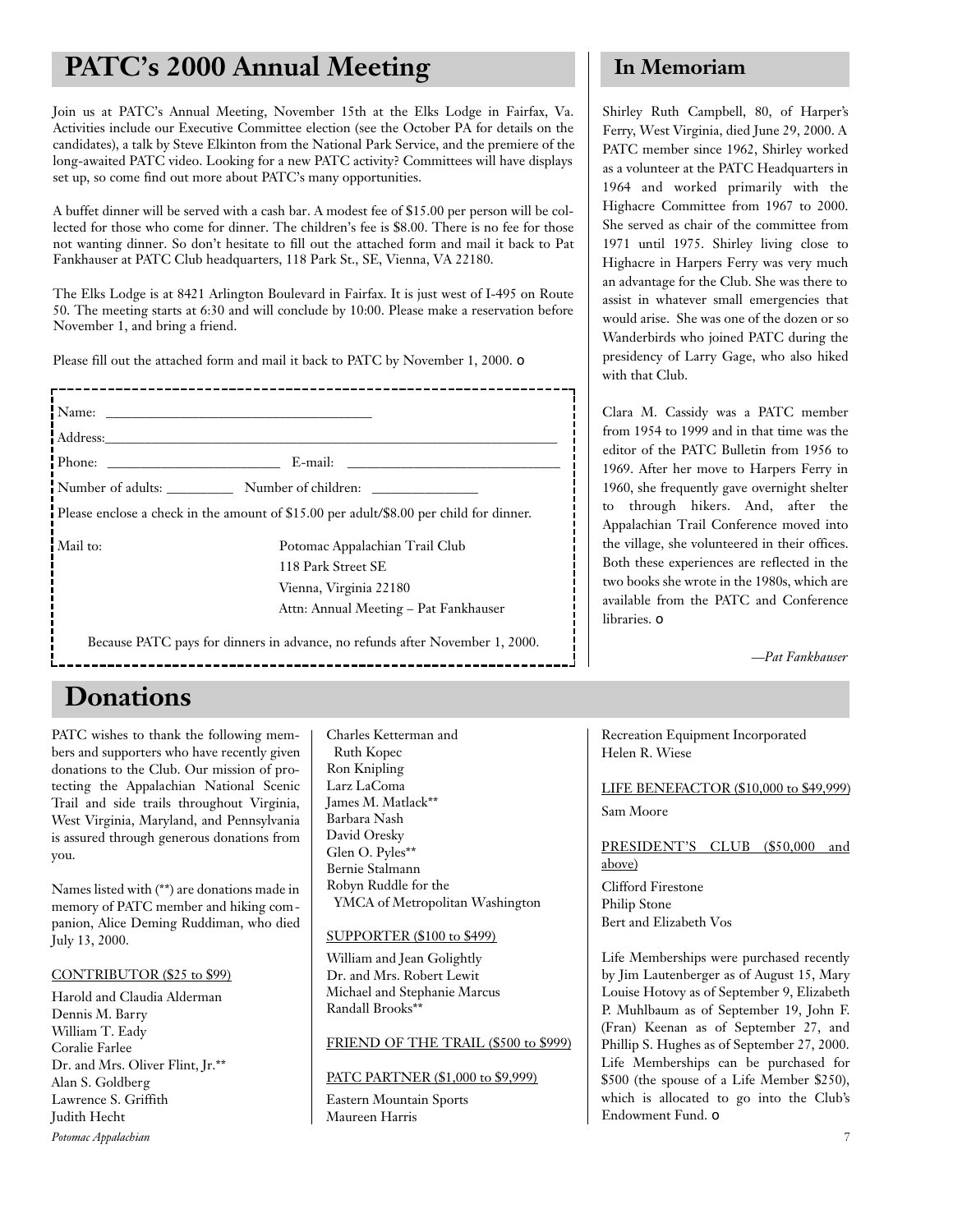**Charlottesville Chapter**<br>The Charlottesville Chapter hikes every Saturday, summer winter and in between. Hikes are about 8 miles. Trail maintenance is usually done on the last Saturday of the month. Meet at Sprint parking lot, 2307 Hydraulic Road at 9 a.m. with food and water for the day. We hike trails in the Southern, Central and occasionally Northern Districts of Shenandoah National Park, and in George Washington National Forest. INFO: Jere Bidwell 804/295-2143, John Shannon 804/293-2953 or Lois 804/2702110/0011110111101111001/27021000112010<br>March 11004/0707104  $M$ ansfield 804/973-7184.

**North Chapter**<br>The North Chapter of PATC conducts monthly trail work trips on the Maryland and Pennsylvania sections of the Appalachian Trail (AT) and on the Pennsylvania sections of the Tuscarora Trail. We also lead hikes on these and other trails. Maryland AT work trips are generally held on the first and third Saturdays-contact Mark Mitchell (mdtrail@yahoo.com), 301/461-7048 for information. Pennsylvania work trips are generally held on the AT on the first Saturday and on the Tuscarora the AT on the first Saturday and on the Tuscarora on the third saturday compact Charlie Irvin, 301/447-2848 or Pete Brown<br>(peter.brown4@worldnet.att.net) 410/343-1140. Pennsylvania AT work trips also include an optional Saturday night stay at the Gypsy Spring cabin. Dinner, breakfast, and camaraderie available. For information on upcoming hikes, contact Chris Firme (bncfirme@innernet.net) 717/765-4833 For general chapter information contact chapter president Steve Koeppen (patcnorth@mail.com) 410/756-2916 or visit the North Chapter home  $\frac{1}{2}$ page (www.patc.net/chapters/north).

# **KEY to Forecast Activities Meetings**

All events are marked for easy identifi-<br>cation. Late changes or cancellations are listed on the weekly information tape (703/242-0965), which is updated on Sunday evening for the following seven days. The Forecast can also be found on PATC's web site at found on PATC's web site at www.pato.not.

- Ť.
- Hiking Trips Ĥ. Backpacking Trips
- 52
- Trail Work Trips  $C$  dishifter Change  $\overline{C}$
- Special Events
- Meetings  $\blacksquare$

*Note to all hike leaders:* Please ask nonmembers on your hike if they would like to join PATC, then get names and addresses so a Club volunteer can send them information unteer can send mom information packets. Thanks!

## **Chapters**

**Northern Shenandoah Valley Chapter**<br>The Northern Shenandoah Valley Chapter spon-

sors hikes in national and state parks and forests in the Shenandoah Valley vicinity, open to the public, on a monthly basis except during the winter. Hikes are posted in the Forecast. Other activities. are in the NSV Chapter Newsletter. For further information contact Martha Clark (mclark@visallink.com) 540/665-2101.  $(m_n)$  is also measure measure model in  $(n-1)$  or  $n=0$  ,  $\sigma$  of  $\sigma$   $\sigma$   $\sigma$ 

## **Southern Shenandoah Valley Chapter**<br>See Forecast (or our link from PATC website) for

work trips and hiking events sponsored by the Southern Shenandoah Valley Chapter, Hikers from the DC area should allow about 3 hours to get to our region. INFO: in Harrisonburg, call Alvin 540/434-6244 or Lynn 540/234-6273; in Waynesboro, call Michael 540/943-8695; in way not bot of the state form of the state of the state of the state of the state of the state of the state of the state of the state of the state of the state of the state of the state of the state of the state of the sta  $S$  staunton, call Done 640, 886-4526.

**West Virginia Chapter** Wednesday of the month. See Forecast for upcoming activities. For information about the chapter or to receive the newsletter. contact Judy Smoot at 540/667-2036 or wynatc@homail.com. www.patcom.com.com.

**Ski Touring Section**<br>The Ski Touring Section has served since 1974 to introduce Washington area residents to crosscountry skiing and to provide cross-country skiing opportunities to experienced skiers. The Section sponsors winter weekend ski trips for all levels of skiers to nearby mountains in Maryland, West Virginia and Pennsylvania, as well as periodic social events vear round. INFO: Steve Brickel 301/946-2520 or sbrickel@gol.com. 301/946-2520 or sbrickel@aol.com.

**Mountaineering Section**<br>We're a diverse group of local Washington, DC area climbers. Young and old, male and female, crag rat, sport climber, and alpinist, active and armchair types - we all enjoy climbing in its many varieties. We also share common interest n promoting safe climbing, conserving the outdoors, developing new climbers' skills, representing the Washington area climbing community, and having fun! We provide instruction for those wanting to learn the basics - we're not a school, but we can get you started. We go climbing, either locally or further afield, nearly every weekend. In the winter we organize trips to the Ice Festivals in the Adirondacks and the White Mountains for beainning and advanced ice climbers. For further information contact Greg Christopulos at mation contact Greg Christopulos at greg.christopulos@do.treas.gov.

**PATC Midweek Hikes** pace; and the Easy Hikers hike 5-8 miles on trails with little elevation change. See below for scheduled trips; check the weekly tape (703/242-0965) uled trips; check the weekly tape (703/242-0768)<br>-- Thomas James Citatan (800-0006) about 200-000141 on Thursday or Friday for any changes or addi- $\cdots$ 

**Other Clubs' Hikes**<br>Capital and Wanderbirds hike on Sundays, traveling by bus and leaving from downtown, with suburban stops as well. Center Club, Northern Virginia Hiking Club and Sierra Clubs hike on both Saturdays and Sundays using carpools, which often leave from a suburban Metro stop. Schedules are available at PATC Headquarters Schedules are available at PATC Headquarters and are published in area newspapers on Fridays.

Meetings are held at PATC HQ, 118 Park Street, Meetings are held at PATC HQ, 118 Park Street, S.E., Vienna, VA unless otherwise noted.

**Trail Patrol - First Tuesday** trail ambassadors to the hiking public. They provide a visible, reassuring presence on the trails, educating the public on good hiking practices, minimum impact hiking and camping ethics. Patrol members are trained in land navigation, emergency procedures, radio communications and personal equipment. All patrol volunteers are also expected to become certified in a recognized basic first aid course. Some equipment and uniform items are provided upon completion of training.

INFO: Kumait Jawdat 202/328-8137 or see PATC's INFO: Kumain Sumuur 202/328-8137 or see PAT C 8<br>Ushaita Ausus aata nati jaluntaarittailmatta N website (www.patelleer/volunteer/irailpatro lyn

# **New Members (PATC) - First Wednesday**

more? The best way is to attend a new Members meeting (but you don't have to be new to qualify). Attend the meeting and find the mysteries of PATC revealed in full. Refreshments will be served. Directions to PATC: Take Rt. 23 into Vienna, Va. and turn east on Park St. (Rt.675) to 118 Park St. on your left. tan road form anten (there) to 1181 anten on your left.<br>INIFO: Text. Outpark as (TOI) (D@ppindersing.com) INFO: Teny Cummings (TCIVI Cimmusphing.com) 410/489-4594

# **Shenandoah Mountain Rescue Group**<br>(New Members meeting) - Second Monday

7:30 p.m. New members meeting. 7:30 p.m. New members meeting.<br>INFO: CMDC Operations 702:055 502 INFO: SMARG Operations 703/255-5034, then press # 5.

**PATC Council - Second Tuesday**<br>7:00 p.m. sharp. The PATC Council meets the second Tuesday of every month to conduct business of the Club All members are welcome of the Club. All members are welcome.<br>INFO: Wilson Dilo: 6. rile: @aol.com) 702/04  $\sum_{i=1}^{n}$  is completed by  $\sum_{i=1}^{n}$  (which is constantly  $\sum_{i=1}^{n}$  constantly  $\sum_{i=1}^{n}$ 

**Mountaineering Section - Second Wednesday** 8:00 p.m. second Meditorus, of every month. INFO: Greg Christopulos<br>(greg.christopulos@do.treas.gov) or see PATC's (grogionicopalococionicacigo) or coo 17 so c website (www.patc.net/chapters/mm\_sect).

**The Futures Group — Third Tuesday**<br>7:00 p.m. Meets to research, develop, and recommend to membership changes to PATC organization, constitution, and bylaws in order to meet challenges of the new century. PATC members welcomed. INFO: Gerhard Salinger (evger@erols.com) or Walt Smith (wsmith@visuallink.com), Co-Chairs. (wsmith@visuallink.com), Co-Chairs.

# **Shenandoah Mountain Rescue Group**

 $7:30$ p.m. Meet in conference room. INFO: Martin Juenae 7:30 p.m. moet in conference room. In cannot room. Igo  $(1)$  juen igo di pinqibon i $j$  700/255-5034 then press # 5.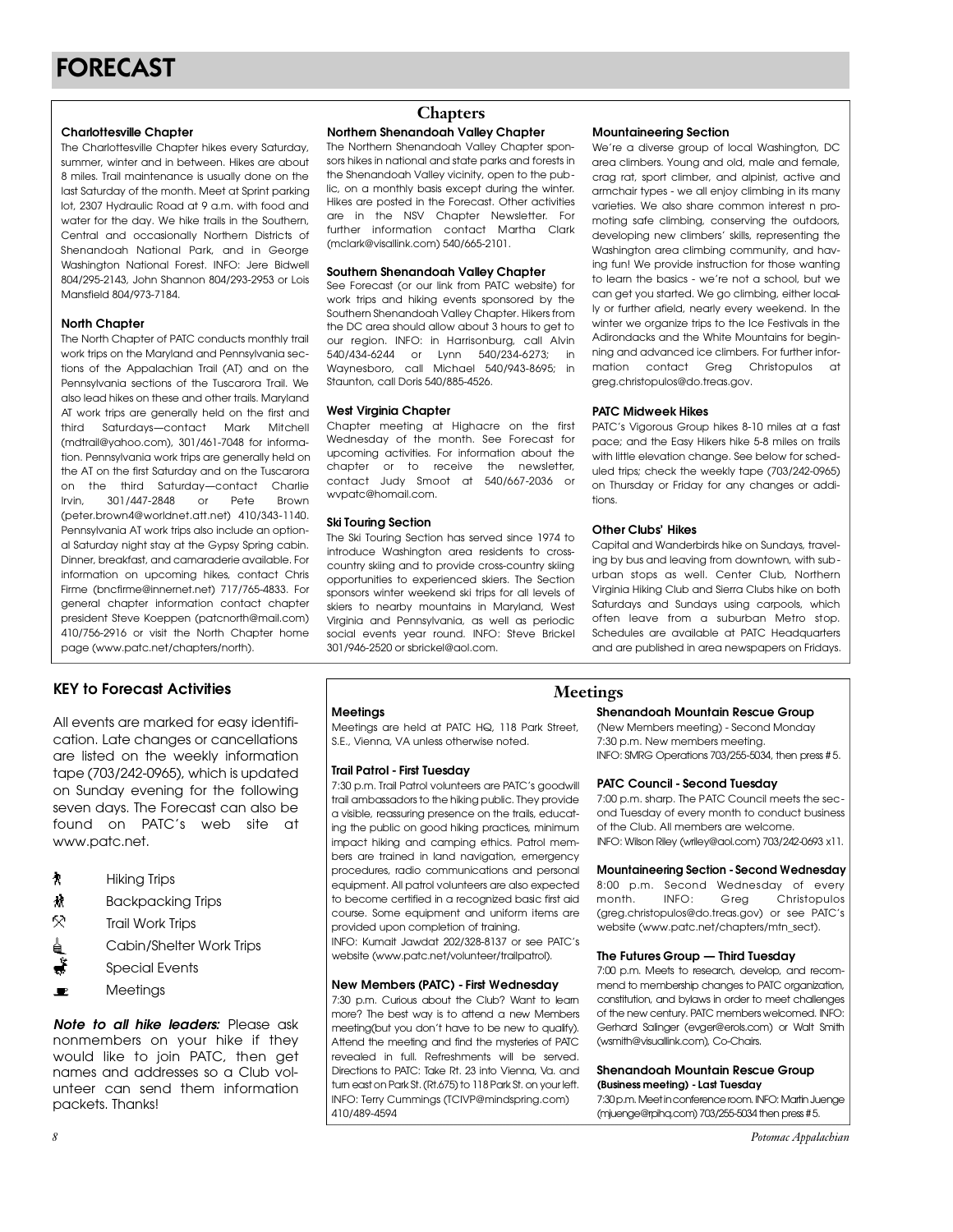# FORECAST

# **November**

#### **DEADLINE - December Potomac Appalachian Headquarters**, Vienna, VA

5:00 p.m. All items for the next issue of the PATC newsletter must be submitted on disk if possible to headauarters or via e-mail or e-mail attachment to ins-bianca@home.com. Allow one week for postal service deliverv. postal service delivery.

## **1** (Wednesday)

**MEETING - New Members (PATC), 7:30 p.m.**

## **1 (Wednesday) National Zoo, DC**

Quite a short hike - probably around 4 miles round trip. Meet 10:15 a.m. in the Pierce Mill parking lot on Beach Drive. Bring lunch and water. Directions: Connecticut Ave., turn on Tilden towards Rock Creek Park. INFO: Betty G. Sanders 202/686-1022. 202/686-1022.

#### **4 (Saturday)**<br> $\%$  TRAIL WORK TRIP - Maryland Metrolites **C&O Canal Park, MD**

Join the Maryland Metrolites for a work trip in C&O Canal Park, Montgomery County. We meet at 9:00 a.m. at the Great Falls Parking lot. Bring lunch, gloves, water, and high spirits. INFO: Liles gloves, water, and high spirits. Into Elios Creighton 410/573-0067.

### **4 (Saturday) North District, Shenandoah National Park, VA**

Join us as we assist the overseers in repairing the treadway on the Appalachian Trail near Neighbor Mountain. Bring workgloves, lunch, water, a strong back, and a willing mind. Overnight at a nearby cabin. Dinner's on me!! INFO: John McCrea cabin. Dinner's on men information medical  $(m\texttt{S3} \cup \texttt{S4} \cup \texttt{S5} \cup \texttt{S6} \cup \texttt{S6} \cup \texttt{S7} \cup \texttt{S7} \cup \texttt{S8} \cup \texttt{S8} \cup \texttt{S8} \cup \texttt{S8} \cup \texttt{S8} \cup \texttt{S8} \cup \texttt{S8} \cup \texttt{S8} \cup \texttt{S8} \cup \texttt{S8} \cup \texttt{S8} \cup \texttt{S8} \cup \texttt{S8} \cup \texttt{S8} \cup \texttt{S8} \cup \texttt{S8} \cup \texttt{S8} \cup \texttt$ 

### **4 (Saturday) Appalachian Trail, MD**

With leaves freshly falling around us, we will work on the AT amongst beautiful color and cool crisp air. Join us for the fun and rewards of this work event. Bring water, lunch, gloves, and boots. INFO: Mark Bring water, lunch, gloves, und boots. Info: Mulh.<br>Mitoboll (moltrail@vaboo.com) 2017441 7040 Mitchell (mdtrail@yahoo.com) 301/461-7048.

## **4 (Saturday) Management** (REI)

#### **REL Baileys Crossroads, VA**

10:30 a.m. - 4:30 p.m. Much has been written about wilderness survival skills. Comparatively little attention has been given to avoiding wilderness survival situations. This class covers prevention, planning, preparation, safety management and risk assess ment. The class is taught by Christopher Tate, Director, Wilderness Safety Council. The class fee is \$75, and includes the course, text and materials, and a copy of Outdoor Leadership, by John and a copy of *Outdoor Leadership*, by John Graham. Region anonyme Gringry soyor 7-7 roor

### **4 (Saturday) Headquarters, Vienna, VA**

12:00-5:00 p.m. For novices and skiers at all skill levels from simply curious to firmly committed. Demonstrations, slide shows, gear to swap or buy, new equipment presentations, advice on crosscountry skiing areas from West Virginia to New York and beyond. Interested in joining  $\alpha$  Learn-to Ski trip, Telemark Clinic, Tug Hill Christmas, or any other of our 20 some weekend (or longer) trips this winter? our 20 some weekend (or longer) life this winter?<br>This is your bost opportunity to sign up! Spacks wol mis is your best opportunity to sign up to hashs well-<br>come. INFO: Dave Holton 202/364-7055.

### **4 - 5 (Saturday - Sunday) Scott Farm, Carlisle, PA**

Trail volunteers should be certified if they use a chainsaw in their maintenance activities. This two-day course will cover safety issues, chainsaw function and maintenance, proper use of equipment, and modern felling, limbing, and bucking techniques. INFO: John Wright bucking techniques. Info: com: Wight  $\int$   $\frac{1}{2}$  in g in equation for each  $\int$   $\frac{1}{2}$   $\int$   $\frac{1}{2}$   $\int$   $\frac{1}{2}$   $\int$   $\frac{1}{2}$   $\int$   $\frac{1}{2}$   $\int$   $\frac{1}{2}$   $\int$   $\frac{1}{2}$   $\int$   $\frac{1}{2}$   $\int$   $\frac{1}{2}$   $\int$   $\frac{1}{2}$   $\int$   $\frac{1}{2}$   $\int$   $\frac{1}{2}$ 

### **4 - 5 (Saturday - Sunday) Shaver Hollow, VA**

Hopefully by this time the roof is completed and we will be installing windows and doors; that is, after we make the doors. As usual all work will be done the old fashioned way, with hand tools. There is insulation to install in the gable ends, and board on board to install in the gable ends on the inside of the cabin. If you want to learn how to use and care for all the old classic carpentry hand tools give me a call. INFO: Charlie Graf tools give me a call. Info: challe clarical  $10,757$ -50001

## **4 - 5 (Saturday - Sunday) Appalachian Trail, PA**

Meet at US 30 and PA 233 at the parking lot of Caledonia State Park, Departure 9:00 a.m. sharp. INFO: Charlie Irvin 301/447-2848.  $\overline{a}$  is characterized in  $\overline{a}$  and  $\overline{a}$ 

### **4 - 5 (Saturday - Sunday) Weverton Cliffs, MD**

The Ed Garvey shelter and the privy log structures are assembled at the AT site awaiting the installation of the roofs as well as building windows, doors, loft and sleeping platform floors, the fire ring, and, and, and. we will also put shovels and paintbrushes to good use. Completion is anticipated to be late November and we continue to need skilled and unskilled volunteers. At this time experienced carpentry folks are especially needed. to share their skills and contribute to this unique, meaningful project. Additional information available via the internet at www.trailjournals.com/edgarveyshelter/ and http://patc.net/garvey/. INFO: Frank Turk (FrankTurk@aol.com) 301/249-8243(h) or ( 1022/651-5847(w) or Jim Skinner 202/661-6641/w) or Sim Sim Skinner<br>Clairner@exels.com 201/588-8407  $($  b  $\frac{1}{2}$  in the contracted by  $\frac{1}{2}$  ,  $\frac{1}{2}$  or  $\frac{1}{2}$  and  $\frac{1}{2}$  are  $\frac{1}{2}$  and  $\frac{1}{2}$  are  $\frac{1}{2}$  and  $\frac{1}{2}$  are  $\frac{1}{2}$  and  $\frac{1}{2}$  are  $\frac{1}{2}$  and  $\frac{1}{2}$  are  $\frac{1}{2}$  and  $\frac{1$ 

#### **5 (Sunday) Prince William Forest Park, VA**

Join us for a kid-friendly afternoon hike. Babies and toddlers in backpacks on up  $-$  all ages welcome. We will hike 5-6 miles along the South Fork of the Quantico Creek. INFO: Lauren Lang of the Quantico Creek. INFO: Lauren Lang  $($  Levans  $\pi$ ,  $\pi$  also noonly  $\pi$  object  $\pi$  is the  $\pi$ 

#### **6 (Monday) HIKE - Family Hike**

 $703/881/227$ 

Theodore Roosevelt Island, VA Stroller friendly, 2 mile, toddler paced hike. Great part of the way, wide gravel path the rest of the part of the way, wide gravel path the rest of the way. Info: Lauren Lang (Lovans II) redeficinity<br>709/491-0079

**7 (Tuesday) MEETING - Trail Patrol, 7:30 p.m.**

#### **7 (Tuesday) CLASS - Geology of Maryland** '**s Catoctin Mountains (REI)**

# 7:30 p.m. Although not grand and imposing,

Maryland's Catoctin Mountains have some of the steepest, rockiest most beautiful trails anywhere. Join REI's resident Earth scientist. Ed Neville, as he details the underlying rock that creates this beautiful rocky plateau cut by deep, cool hollows and rushing streams. Ed's slides will also show some great trails to hike this fall, and geologic features and overlooks we'll see on our geology hike on and overlooks we'll see on our geology hike one<br>Caturday, November 11, INEO: DEL 2017099 0491

### **8 (Wednesday) Mountains (REI)**

#### **REI, Baileys Crossroads, VA**

**REI, Baile your crossroads, 171** Same as 11/7 except at Baileys Crossroads. INFO:<br>DEL 703 /370 0400  $R = 7$  30, 379-940.

 $S$ aturday, November 11. Information,  $S$  is  $S$ 

**8 (Wednesday) MEETING - Mountaineering Section, 8:00 p.m.**

### **8 (Wednesday)** Cabin John Regional Park, MD

We will hike about 5 miles in this park west of I270, from Locust Grove Nature Center going to Tuckerman Lane. Bring lunch and water. Meet at 10:15 a.m. Directions: I-270 to Democracy Blvd. West. Continue for about 1.5 miles to just before the intersection of Seven Locks Road. CJRP is on the north side of Democracy; parking lot is at the indoor tennis court building. PATC book Hikes in the Washington Region, Part A. INFO: Carol *the Washington Region, Part A*. INFO: Caro l  $N = 10$ 

### **10 BACKBACKING TRID** BACK ACKING TRIP DECIPEDING **DECIP**<br>IEO — Call for location

**course — Call for location** cludes with a three-day outing on Veteran's Day weekend in which students will have the opportunity to implement their newly learned skills. INFO: nity to implement their newly learned skills. In the limit of the state of the state of the state of the state o  $Lany$  marcoux 700/700  $\frac{1}{2}$ 

#### **10 BACKBACKING TRID BACK ACKING TRIP - VECTORS DAY TRIP - DESCRIPTION Mount Rogers, VA**<br>Two nights of backpacking over a 19-mile circuit

in this scenic area on the Appalachian Trail in southern Virginia. Leaving Friday morning, returning on Sunday. Group limit ten. INFO: Dave Wilcox ing on sunday. Group imit ten. In It or Dave Milcox.<br>Color is will cover without off not 1702/212 0001  $($ aarommoone monanonammor $)$  7 33/212-0771.

### **11 (Saturday) Catoctin Mountain, MD**

8:30 a.m. Join us as we hike through the last of the fall colors to some grand viewpoints and geologic features detailed in the Catoctin Geology programs on November 7 and 8. Meeting place, time and directions supplied at the in-store programs. Don't miss this great chance to explore YOUR out-Don't miss this great chance to explore to entrast.<br>doorel INEO: DEL 2017092.0491.or 702/270.0400.  $\frac{d}{d}$ 

### **11 - 12 (Saturday - Sunday)** Weverton Cliffs, MD

Please see 11/4-5 for details. INFO: Frank Turk (FrankTurk@aol.com) 301/249-8243(h) or 202/651-5847(w) or Jim Skinner 202/651-5847(w) or Jim Skinner (Jskinner@erols.com) 301/588-8607.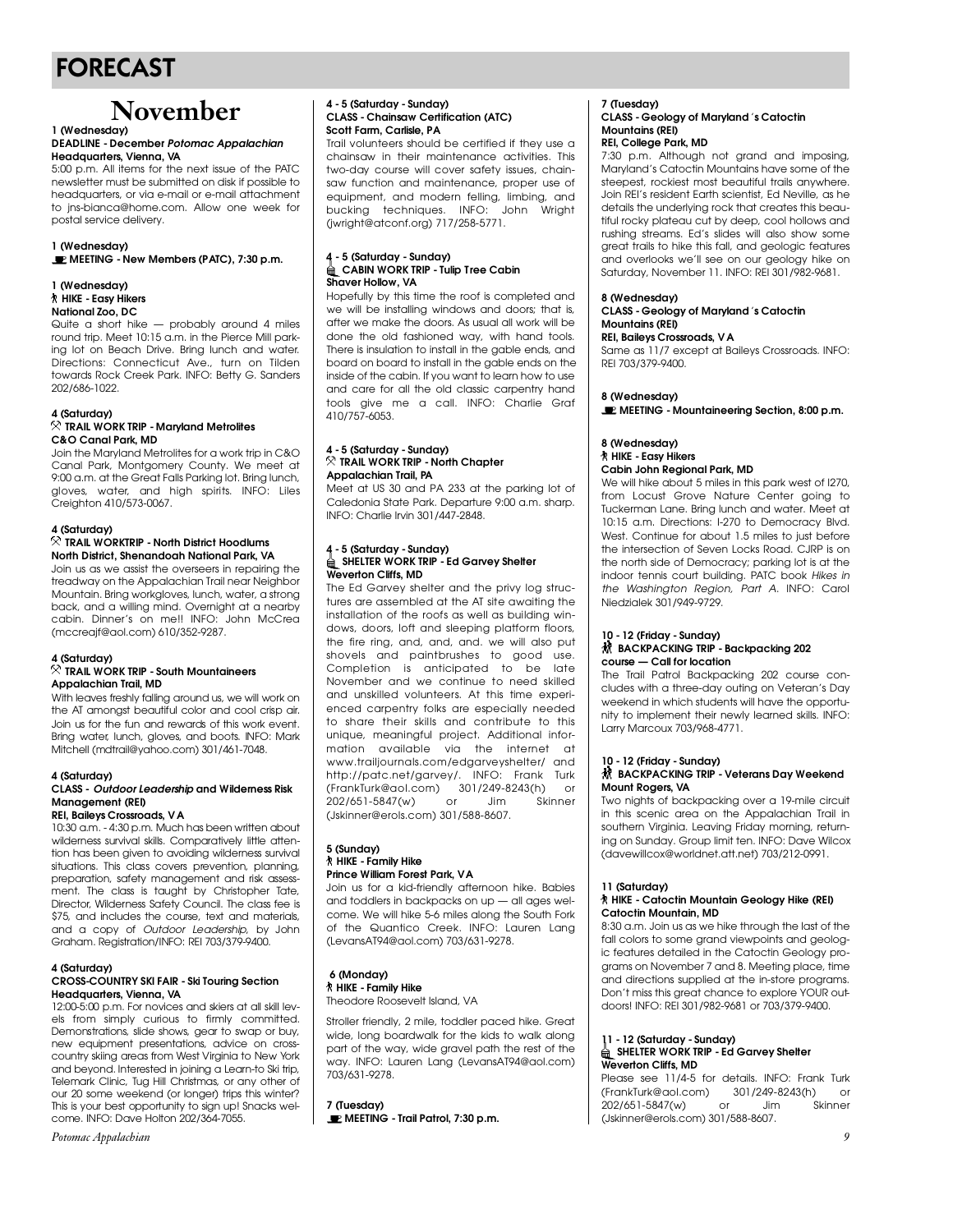# FORECAST

### **11 - 12 (Saturday - Sunday) Cabin John Trail, MD, near C&O Canal**

It's getting late in the season but we're still going to help out PATC employee Pat Fankhauser with her trail! Bring a lunch and water. Community dinner on Saturday night. Overnight location at nearby Rockwood Manor Park. INFO: Fran Keenan (outdoorsnow@cox.rr.com) 703/938-3973 or Jon (outdoorsnow@cox......com) 703/938-3778-31-301.<br>Dindt (ilxindt@orels.com) 540/635-6351 Rindt (jkrindt@erols.com) 540/635-6351.

### **11 - 12 (Saturday - Sunday) Round Hill**, VA

Pay attention everybody. We are down to our last two trips of the year and we don't see your name on our list of volunteers!! So, don't miss out, call us now and sign up for a day or a weekend. We have trim work to finish inside, a new pump room to build in the basement, wood to collect and stack, and leaves to rake out of the ditches along the road. INFO: Chris Brunton 703/560-8070 or the road. Information and the road of the road. Information  $\frac{1}{2}$ Bruce Clendaniel 410/820-7660.

#### 13 (Monday)

**13 (Monday)**<br>**IE** MEETING - New members (Shenandoah) **MEETING - New members (Shenandoah Mountain Rescue Group), 7:30 p.m.**

### **15 (Wednesday) Elks Lodge, Fairfax, VA**

6:30 to 10:00 p.m. Come, visit, vote, and enjoy special quest Steve Elkinton from the National Park Service. There will be food, drink, door prizes and the PATC video. Children are welcome. See reservation form page 7 for details. INFO: Pat reservation form page 7 for details. Information<br>Forsk august 702/040 0602 Fut 17 Fankhausr 703/242-0673/2 $\times$ 1

# **15 (Wednesday)**

#### Crescent Trail, Bethesd4a, MD

A hike of about 6 easy miles, taking the Capital Crescent Trail from the Bethesda Pool to the Dalecarlia Reservoir and returning via the Little Falls Trail to downtown Bethesda for optional lunch at Thymes Square. Meet at 10:15 a.m. at the Bethesda Pool parking lot on Little Falls Parkway between Arlington and Hillandale Roads. INFO: between Arlington and Tillandale Reads. Info:<br>Roboo Sobiek (RS530@AOLCOM) 301/403.0525  $R_{\text{R}}$  and  $R_{\text{R}}$  (research to the only surface  $\sigma$ 

#### **17 (Friday) Dinner MEETING - Northern Shenandoah Valley Chapter**<br>Dean's Steak House, Front Royal, VA

6:30 p.m. Annual meeting of the NSVC. We will have a review of the past vear, and we'll elect officers for the year 2001. Gerry Boyd and Mary Powell will show slides from their nature tour of Newfoundland and Labrador. Reservations (by 11/14 please). INFO: Martha Clark (mclark@visu-11/14 please). Info: Martha Clark (mclark@visu-<br>allink com) 540/665-2101  $a_n$  all  $a_n$  of  $a_n$  or  $a_n$  of  $a_n$  or  $a_n$  or  $a_n$  .

#### **18 (Saturday) HIKE - Mason-Dixon Trail Series #10**

**Newark, DE** to White Clay Creek, PA, A car shuttle is required. to white clay creek, which can shake is required.<br>Mason-Dixon, trail map 9. INFO: Jack Thorsen 703/339-6716 or William Needham 410/884-9127. 703/339-6716 or William Needham 410/884-9127.

### **18 (Saturday) VA/WV** border

A 9.2-mile, moderately paced out and back hike traversing the Tibett Knob and Mill Mountain Trails along Great North Mountain. Panoramic views from Tibett Knobb and Big Schloss. Elevation. change of about 2000 feet. Meet at Vienna Metro at  $7:30$  a.m. INFO: Todd Birkenruth  $703/318-7735$ . at 7:30 a.m. INFO: Todd Birkenruth 703/318-7735.

### **18 (Saturday)** C&O Canal. MD

Hike the Four Locks/Big Pool/Fort Frederick hikes in Jean Golightly's book Hikes in Western Maryland. I'm fact-checking the book for PATC and need some help shuttling this section. This is one of the most interesting and scenic sections of the canal, and less visited by hikers. INFO: Ralph Heimlich and less visited by hikers. In the Heiph Heimlich.<br>(beimlich@orels.com) 201/408-0018  $(n$  for the discrete condition  $(1, 3)$  of  $(3, 1)$ .

### **18 - 19 (Saturday - Sunday) Weverton Cliffs. MD**

Please see 11/4-5 for details. INFO: Frank Turk (Frank Turk@aol.com) 301/249-8243(h) or ( F 102/651-5847(w) or Jim Skinner  $202/651/65$  m  $\frac{301}{16}$  skinner skinner skinner (Jskinner@erols.com) 301/588-8607.

## **18 - 19 (Saturday - Sunday) Shaver Hollow, VA**

The cool weather is conducive to working hard at a labor of love, such as working on a beautiful primitive cabin in the woods. Who knows what we will be doing, but whatever it is will be interesting and challenging. With the cool weather the conditions are right for a roaring campfire in the evening. With luck someone will show up with a musical instrument. sombone will show up with a musical instrument.<br>INEO: Charlie Craf 410/757 6059  $\overline{a}$  is charged  $\overline{b}$  and  $\overline{c}$  and  $\overline{c}$  and  $\overline{c}$  and  $\overline{c}$ 

### **18 - 19 (Saturday-Sunday) Tuscarora Trail, PA**

We will work in and around Cowans Gap State Park and will be staying overnight on Friday and Saturday at a cabin in the park. Reservations are saturaay at a cabin in the park. Reservations are required. In the charlie Irvin 301/447-2848.

### **18 - 19 (Saturday - Sunday) Shenandoah National Park, VA**

November is the month for the Second Annual Blue & White / North District Hoodlums Joint Extravaganza. The Crews will cohabit in the newly renovated Range View Cabin, and swing picks simultaneously on an AT project in the Park. Join the Crews as we sample beverages from many lands, swap tall tales, and compete in the Annual North District / Central District Snoring Showdown. North District / Commandation Showgon Showdown.<br>INEO: Korry Spow (KorrySpow@prodiav.pot) INFO: Kerry Snow (KerrySnow@prodigy.nor)<br>3017570.0506 or Coorde Walters 301/570-05375 or George Manus<br>Caiwalters@erels.com\ 410/496-9794  $(g_j$ malters erols.com)  $f_j$  and  $f_j$  and  $f_j$ 

# **18 - 19 (Saturday - Sunday)**

#### **Central District, Shenandoah National Park, VA**

Tired of the emotional drain caused by your ecotour? Somewhat soured on that digital cell phone that gives the world (i.e. boss, creditors, marketers, etc.) access to you 24/7 over a variety of media? Don't wanna see one more brake light, or make one more decision? Then come on out for a weekend in Shenandoah National Park. Make new friends, as you meet our regulars: Mr. Pulaski, Ms. McLeod, and others. Listen to stories by Dave, a former FBI Agent. Sit quietly on the porch of a rustic cabin, sipping whatever you've put in that cup, and just watching the sky. BYOB, we supply the food. INFO: Don White the sky. BYOB, we supply the food. Info Don White<br>Arhitectb@betmail.com\ 904/917.0700 v210 ArN (whitedh@hotmail.com) 804/217-9700 x318 (w).

#### **19 (Sunday) Appalachian Trail, MD**

In order to miss hunting season, the South Mountaineers move the last two events of the year to Sundays. Join us for a fun journey into the woods. Bring lunch, water, gloves, and boots. INFO: Mark Bring lunch, water, gloves, and boots. Info: Mark Mitchell (mail airc yahoo.com) 301/4617048.

# **19 (Sunday)**

## **Central District, Shenandoah National Park, VA**

Tim Rose, Smithsonian geologist and longtime PATC member, leads a six-mile hike with Bob Pickett. This trip will include the swamps of Big Meadows, the Rose River loop and the Dark Hollow trail. In addition to a visit to the Blue Ridge Copper Company mining site, this hike includes waterfalls, cultural history (both mountain men and Indian), unique botany, and prime bear habitat. Reservations/INFO: Bob Pickett boar habitat. Reservations/INFO: Bob Pickett<br>2017401 IE11 3 0 1 / 6 8 1 - 1 5 1 1 .

# **20 (Monday)**

#### **Prince William Forest Park, VA**

Put your baby or toddler in a front or back carrier, and join us for a beautiful 5-mile hike up to a waterfall. All ages welcome. INFO: Lauren Lang waterfall? In ages welcomer in it of Eduter, Lang  $($ Levans AT Tedenoom) 703/631-7278.

**21 (Tuesday) MEETING - The Futures Group, 7:00 p.m.**

#### 22 (Wednesday) **2** HIKE - Easy Hikers

C&O Canal, MD

Hike from Swains Lock to Pennyfield and return to Swains, a distance of approximately six miles. Meet at 10:00 a.m. Bring lunch and water. Directions: From River Road (MD 190) Exit 39 off Capital Beltway, go 2 miles past Potomac, Md., then left 0.3 miles on Swains Lock Rd. INFO: Marythem left of thirds on Swains Lock Rammar Drinking.<br>Margaret MoCrail 702/751-0104 Margaret McGrail 703/751-8126.

#### 25 (Saturday) **2 HIKE - WV Chapter North District, Shenandoah National Park, VA**

Ascend the Jeremy's Run waterfall route/trail and descend the heights of Knob Mountain, glimpsing views of the Shenandoah River Valley along the way. Now that the leaves have fallen and the turkey has stuffed you, why not come out for this 11.5-mile circuit hike in Shenandoah NP to walk off a pound or two? This trail will involve several stream crossings so plan on bringing dry socks. INFO: Susan Bly (sbly@shepherd.edu) 304/258-3319 Bly (sbly@shophord.lodd) 304/258-3319<br>7.00-0.00 MLE 7:00-9:00 M-F.

### **27 (Monday) Great Falls** MD

4 miles along the Billy Goat Trail and the C & O Canal Towpath. Bundle up your baby or toddler, and come get some exercise and fresh air! Toddlers can walk at the beginning or end of the hike along the towpath. Designed for the under 5 crowd, but all ages welcome. INFO: Lauren Lang crowd, but all ages welcomerning Education Lang  $($ Levans AT $)$  Telescomponity 703/631-7278.

**28 (Tuesday) MEETING - Shenandoah Mountain Rescue Group (Business meeting), 7:30 p.m.**

## **28 (Tuesday) Destinations (REI)**

#### **REI, College Park, MD**

7:30 p.m. We constantly hear from backpackers lamenting the lack of longer, multi-day trips in our region, especially long circuits. There is no need to lament. Those long circuits and great trips are out there! REI's Mark Nelson and Ed Neville will detail some outstanding multi-day backpacking circuits in the Mid-Atlantic region, and skills and gear that can make those trips more fun. INFO: REI 301/982-9681.  $301/252/2001.$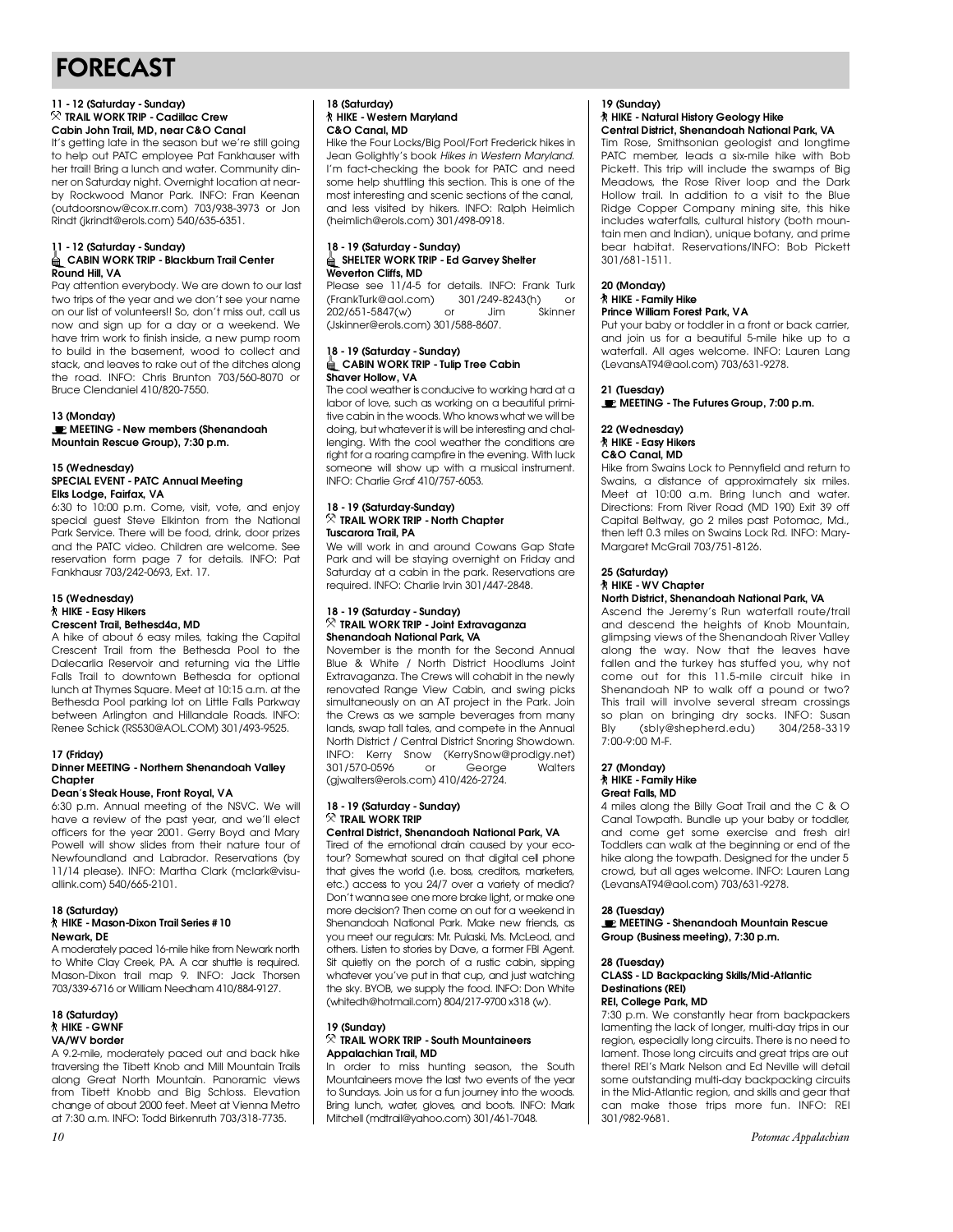# FORECAST

 $R = 7$  30, 379-940.

#### **29 (Wednesday) CLASS - LD Backpacking Skills/Mid-Atlantic**<br>Doctinations (DEI)

**Destinations (REI)** Same as 11/28 except at Baileys Crossroads. INFO: REI 703/379-9400.

#### 29 (Wednesday) *R* HIKE - Easy Hikers **Scotts Run Nature Preserve, Langley, VA**

About 4.5 miles. Meet at 10:15 a.m. From I-495 beltway, Exit 13, ao W on Va. 193 (Georgetown Pike) 0.5 miles to Swinks Mill Rd. and turn right into parking lot. Rain or shine. Reservation not needed. Bring lunch and water. Sorry, no pets. INFO: Henri Comeau and water comp no peter information comedia (henricomeau@aol.com) 703/451-7965.

# **December**

#### **1 (Friday) Headquarters**, Vienna, VA

5:00 p.m. All items for the next issue of the PATC newsletter must be submitted on disk if possible to headquarters, or via e-mail or e-mail attachment to jns-bianca@home.com. Allow one week for to jns-biancae.nom.ooom. Allow one week for postal service delivery.

### **2 - 3 (Saturday - Sunday) Shaver Hollow, VA**

Would you believe that we are still working on the roof? Well it's a distinct possibility! Hopefully by now we have all the double-crimped standing seam tern installed and are applying the primer and final coat of paint. It has been a challenge but one that we have met, albeit slowly. We may be installing doors and windows too now that the roof is on, and chinking can go in now too. There are a thousand tiny details left to finish the cabin, none of which are insignificant, and all challenging and interesting. Come out and get the opportunity to work on, and sleep in this beautiful cabin before it goes into the rental system. INFO: Charlie Graf 410/757-6053. rental system. In the ending erail 410/757-6066.

#### **2 - 3 (Saturday - Sunday) Annandale, VA**

A program of the Wilderness Safety Council, this eighteen-hour class includes classroom study, hands-on practice, and results in a two-vear certification. The cost is \$140. Registration is limited to 25 people. More information and registration at: people. More information and registration at:<br>http://wfa.net.INEO:Christenber.Tate 702/024-0005 http://wia.not.info: Christopher Tate 703/838-8905.

#### **3 (Sunday)**<br> $\oslash$  TRAIL WORKTRIP - South Mountaineers **Appalachian Trail, MD**

This is South Mountaineers' 19th and final event of the year. Thanks to all who came out and contributed in 2000. As usual, we meet in Frederick County. Bring water, lunch, gloves, and boots. County. Bring water, lunch, gloves, and boots. INFO: Mark Mitchell (markane) ancoreoni, 301/461-7048.

### **5 (Tuesday) REI, College Park, MD**

7:30 p.m. The name brings visions of a stern and rock-bound coast with small, neat fishing villages in the coves, or long canoe trips on the inland rivers and lakes. But there is great backpacking too. From Baxter State Park to Grafton Notch and Acadia, Maine has trails and unique natural areas protected for outdoor recreation. REI's Ed Neville will discuss some great destinations, accompanied by his excellent photography. INFO: REI 301/982-9681.

*Potomac Appalachian* 301/982-9681.

## **5 (Tuesday)**

**MEETING - Trail Patrol, 7:30 p.m.**

### **6 (Wednesday) REI, Baileys Crossroads, VA**

Same as 12/5 except at Baileys Crossroads. INFO: Same as 12/5 except at Baileys Crossroads. In Info:<br>DEI 703/370 0400  $R = 7$  30, 379-940.

#### 6 (Wednesday) **6 (Wednesday) MEETING - New Members (PATC), 7:30 p.m.**

# **9 (Saturday)**

**North District, Shenandoah National Park, VA** Overall Run Falls Loop, SNP. Join the NSVC on a moderately difficult hike to the highest waterfall in the park. We will begin by hiking up the Tuscarora/Overall Run Trail, gaining approximately 1150 feet in elevation, but with plenty of time to stop and admire Overall Run and the Falls. We will then return via the Beecher Ridge Trail. This hike of 8 or 9 miles, with the leaves off the trees, should afford some interesting views. INFO: Martha Clark afford some interesting views. Information claim  $(m$ chark  $m$ ddillin inition.com) 540/666 $\pm$ 101.

#### **9 (Saturday) North District, Shenandoah National Park, VA**

Steve Bair, SNP Resource Specialist, is joined by Bob Pickett on another one of their interesting hikes through the Park. This year, they travel about six miles along the Hull School and Thornton River Hollow trails. This area is rich in cultural history and Steve has much information about the last inhabitants of this area that he has obtained from the Park resources. Join them for a very informative Park ressenses. Som morn for a very informative hike. Reservations/INFO: Bob Pickett 301/681-1511.

### **9 - 10 (Saturday - Sunday) Highacre, Harpers Ferry, WV**

If you've been out on at least one work trip with the Cadillac Crew this year, please join us at Highacre in Harper's Ferry to help us celebrate the holidays! We'll stroll through the streets of the town, hike the trails and try not to spend too much money in the bookstore. Saturday, we'll buy our own lunches in town and Saturday night we'll have a big community dinner. Please call by 12/4 to let us know if you're participating! INFO: Fran Keenan (outdoorsnow@cox.rr.com) 703/938-3973 keenan (outdoorsnow elephmoonly 703/703-3773<br>or. lop Dipdt (ikripdt@orok.com) 540/635-6351 or Jon Rindt (jkrindt@erols.com) 540/635-6351.

#### **11 (Monday) MEETING - New members (Shenandoah Mountain Rescue Group), 7:30 p.m.**

### **11 (Monday) Lake Accotink, VA**

**Lake According to the Manufature Manufature According Cet away from the mail and into the woods! This 5** mile hike starts in Wakefield Park, follows Accotink Creek, then goes around Lake Accotink. It's jogger stroller passable. Designed for the under-5 crowd, but all ages welcome. INFO: Lauren Lang but all ages welcomer information Lang  $($  Let van  $\alpha$   $\beta$   $\beta$  componently  $\beta$  conditions  $\alpha$ 

## **12 (Tuesday) REI, College Park, MD**

7:30 p.m. Most of us will never see a bear in the wild, but knowing what to do if we do come upon a bear can't hurt. REI's Veronica Marjerison, who has backpacked extensively from Alaska to Shenandoah Park, will discuss basic bear biology, incident prevention and incident management. Veronica will detail bear canister use, how to recognize potentially dangerous situations before they develop, and where to get solid bear information for your destination, so that you feel confident in for your destination, so that you feel confident int evaluating your level of risk. INFO: REI 301-982-9681.

**12 (TUBERTAY) MEETING - PATC Council, 7:00 p.m. sharp.**

**13 (Wednesday)**

**REI, Baileys Crossroads, VA** Same as 12/12 except at Baileys Crossroads. INFO: Same as 12/12 except at Baileys Crossroads. In Inc.<br>DEL 703 /370 0400  $R = 7$  30, 379-940.

**13 (Wednesday) MEETING - Mountaineering Section, 8:00 p.m.**

**13 (Wednesday) Great Falls**, VA

Difficult Run loop. A scenic 4-5 miles over variable terrain. Meet at Great Falls Visitor Center at 10:15 a.m. Bring lunch and water. We go rain or shine and a reservation is not needed. Sorry, no pets. I-495 beltway exit 13, go W. on Va. 193 (Georgetown Pike) for 4 miles, turn right at Old Dominion Road. Pike) for 4 miles, turn right at Old Dominion Road. INFO: Homi Compau (hormoombaacaol.com)<br>702/451 7045  $7, 30, 10, 7, 7, 80,$ 

### 16 (Saturday)<br><u>© HIKE - Mason-Dixon Trail Series # 1 1</u> **Chadds Ford, PA**

This moderately paced 16-mile hike from White Clay Creek, PA to Chadds Ford completes the Mason-Dixon Trail Series. Mason-Dixon trail maps 9 and 10. INFO: Jack Thorsen 703/339-6716 or William Needham 410/884-9127. William Needham 410/884-9127.

### $\frac{1}{6}$   $\sim$  10  $\mu$  10  $\mu$   $\sim$  10  $\mu$   $\sim$  10  $\mu$   $\sim$  10  $\mu$ **CABIN WORK TRIP - Tulip Tree Cabin.**<br>Wor Hollow MA

**Shaver Hollow, VA** what it means, you could be just the person we are looking for. There is a very good possibility that we will be installing windows in the cabin and building door jambs and doors. Maybe you don't know what an extension jamb is, but want to learn. No interviews; no entry exams; all applicants accepted. Equal opportunity employer. INFO: Charlie Graf 410/757-6053.  $\overline{a}$  in the Grafing Graf  $\overline{a}$  110/757-6055.

#### **16 - 17 (Saturday - Sunday) Michener Cabin, PA**

Escape the mobs, malls, and parking lots and spend a cozy Yuletide weekend in the country. We'll dayhike, cross-country ski (if there is snow), and share the camaraderie of the season with a aroup meal and holiday spirit(s). Depart Friday evening. INFO: John Koutze or Kathy McDermott evening. INFO: John Koutze or Kathy McDermott  $70,000$ 

#### **17 (Sunday) Shenandoah County, VA Shonandoan County, VA**<br>Croat North Mountain

Great North Mountain on the VA/WV state line. Recreation Area at 9:00 a.m. to work on the Tibbet Knob Trail and other trails on the mountain near Big Schloss. This popular area offers fine panoramic views of Trout Run Valley from the mountain crest. We will remove or break up rocks in the tread, build or clean and repair water bars, and remove brush and weeds. RSVP/INFO: Hop and remove brush and weeds. Rev. Jim of Hop<br>Long (maranmd@hotmail.com) 301 /049 6177 Long (mgrgnmd@hotmail.com) 301/942-6177.

**19 (Tuesday) MEETING - The Futures Group, 7:00 p.m.**

**26 (Tuesday) MEETING - Shenandoah Mountain Rescue Group (Business meeting), 7:30 p.m.**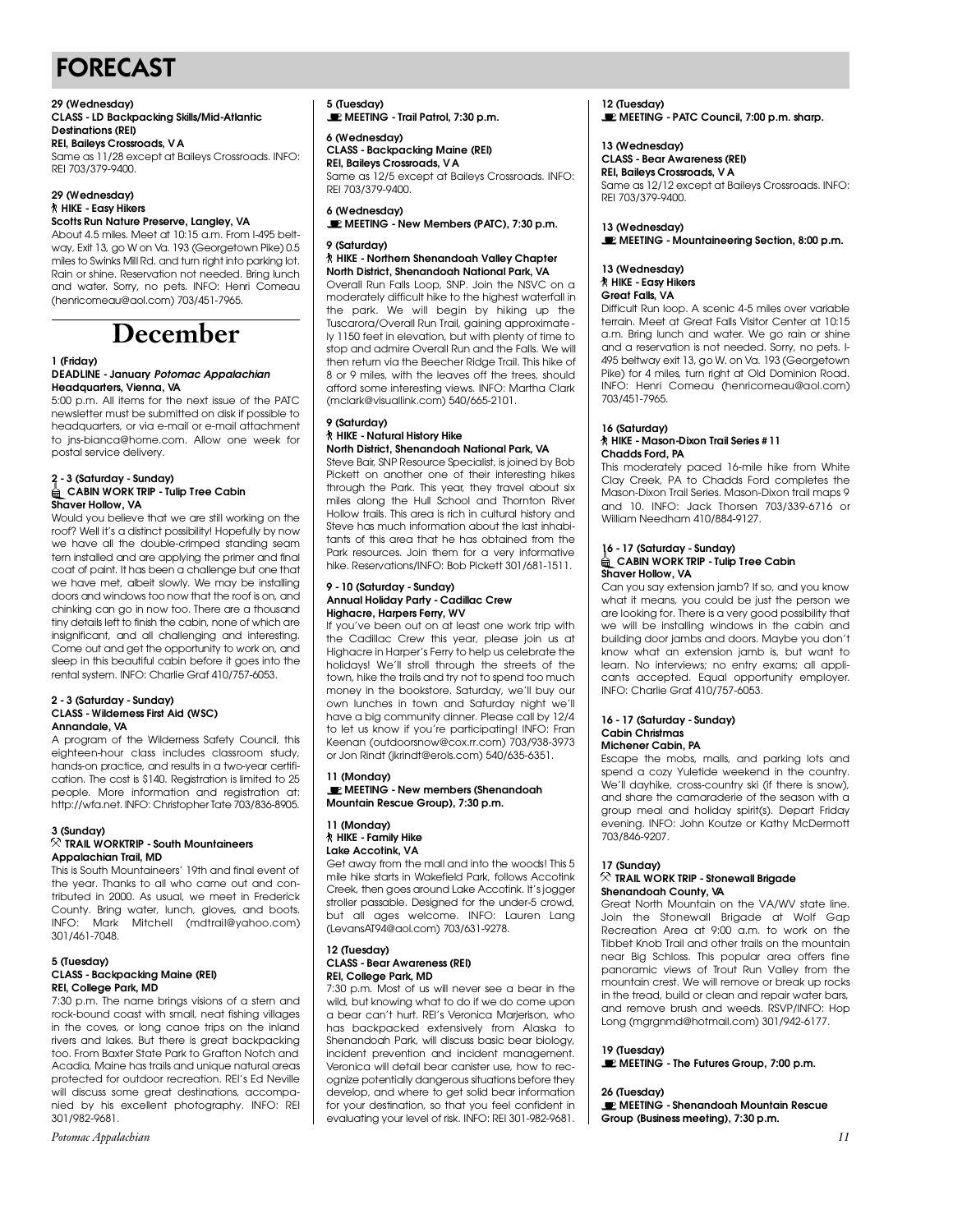# NOTICES

### **NEW NOTICES**

**HELP PATC CELEBRATE ITS 75TH<br>ANNIVERSARY IN 2002.** Vice President Mickey McDermott is in charge of planmickey McDemott is in charge of plan-<br>Dina-INEO: modermotti aimd@aao aov ning. Information.com/aimd@gao.gov

**FOUND.** A clip-on watch, Levi's brand, wind-up, compass framed (but no compass), on Rocky Mountain-Brown pass), on Rocky Mountain-Bro w n Mountain Trail. Found August 12. If you're looking for it, contact Tim 540/289-6293 (h)<br>or 540/298-1212 x4465 (w) or by e-mail at or 540/298-1212 x4465 (w) or by e-mail at  $H = \frac{1}{2}$ 

## **VOLUNTEER OPPORTUNITIES**

**HIKERS:** Have you noticed locations<br>along a trail that have good scenic views? Do you want this "view" location labeled on PATC hiking maps so future hikers can better plan their trips? It is best that the viewpoint is noticeable from the trail and is a yearround clearing. The process is simple: Make an enlarge photocopy of the appropriate section of the PATC map, place a "dot" at the correct location with an arrow pointing in the general direction of the view, and mail the all sensor of the view, and mail the<br>suggestion to PATC Attn: Mans suggestion to PATC, Attn: Maps.

**NOT INTERESTED IN WORKING OUT-<br><b>DOORS**? PATC has a continuous need for Headquarters Volunteers willing to help out with a variety of tasks-from manning the sales desk in the evening, to providing typing or office support. It takes a lot more than trail workers to keep the Club going! INFO: woment to up the Club going! International compare Wilson Riley, writey 1226 aoi.com or<br>703/242-0603 | evt 11 703/242-0693, ext.11.

**THE SALES OFFICE** is looking for volun-<br>teers interested in working as little or as long as you can manage it-Monday through Friday between 9 monday impagn filedy between 9 and 5 p.m. If interested, please contact the Sales Coordinator, Maureen<br>Estes, by either calling headquarters at  $703/242$ -0693, ext. 19 or by e-mail at at 703/242-0693, ext. 19 or by e-mail at  $p$  a researce e ro lore c . . . .

**PATC OVERSEERS** get big discounts from the following merchants who support our volunteer programs: Blue Ridge Mountain Sports (Char-Iottesville, Tidewater)-20%, Hudson Trail Outfitters (Metro DC)-15%, The Trailhouse (Frederick, Md.)-15%, Casual Adventures (Arlington, Va.)— 10%, Campmor (mail order via PATC HQ)-10%. Check the back page of the PA for the latest trail, cabin, and shelter overseer opportunities. And all PATC members receive a 10% discount from Blue Ridge Mountain Sports. Be sure to have your membership ID or sare to have your membership ID or overseer ID ready when you shop.

**SHENANDOAH MOUNTAIN RESCUE** interested in wilderness search and rescue. New member orientation meetings are held every month at PATC headquarters. No experience is necessary. INFO: SMRG Operations necessary. Informations operations  $703/255.5034, \text{m}$   $\frac{1}{200}$ 

## **HIKING VACATIONS**

**ELEPHANTS, LIONS, WILD DOGS.** The mobile camping safari in 2001 to Okovango Delta, Moremi, and Chobe Reserves, Victoria Falls, class reserva-Reserves, Victoria Falls, class reserva<br>Hons October 15 Projected costs are



\$4,500 for a 12-day safari plus \$1,500<br>round-trip air. INFO: Paula Strain, 301/340-6895. 3 0 1 / 3 4 0 - 6 8 9 5 .

## **WANTED/FOR SALE /FOR RENT**

**ATTENTION CONSERVATION BUYERS.** If you are interested in teaming up with like-minded individuals to purchase property along the AT, (1/2 mile from the trail) then look no further. There are 200+ acres of beautiful pasture and forested property in Bland, Virginia, at the base of Big Walker Mountain. If you would like to discuss this further, please call Melody Blaney, or Patti Landovek at Bears Den Hostel 540/554-8708, or e-mail us at bearden@crosslink.net.

**MAGAZINES FOR SALE.** 20 years of Natural History, Sierra Amicus, Audubon, and many others. Bargain-Audubon, and many ombit Bargain priced or free. Info: Don Walen<br>703/5/8-57/2 703/548-5742.

### **F E D E R A L E M P L O Y E E S**

**Attention Federal Employees.** PATC is<br>participating in the Combined Federal Campaign of the National Capital Area. Please consider a payroll donation to PATC. Our 2000 Designation Number is 7956. Thank vou for your support. you for your support.

*Notices are published free of charge for PATC members only. PATC cannot for any of the advertised items. No commercial advertisement or per* sonal notices unrelated to hiking will be accepted. Deadline for inclusion is the first day of the month preceding *issuance of the newsletter. Notices will* be run for 3 months unless we are oth *berwise advised. erwise advised.*

# **Are you moving?!!**

Did you know that the Post Office charges PATC 50 cents every time they let us know a member has moved? You can help save money and get information to you faster just by telling us yourself.

Please fill out the following form and mail it to 118 Park Street, S.E., Vienna VA 22180-4609. You can also call Pat Fankhauser at 703/242-0693 or e-mail her at pfankh@erols com.

\_\_\_\_\_\_\_\_\_\_\_\_\_\_\_\_\_\_\_\_\_\_\_\_\_\_\_\_\_\_\_\_\_\_\_\_\_\_\_\_\_\_\_\_\_\_\_\_\_\_\_\_\_\_\_\_\_\_\_\_\_\_\_\_\_\_\_\_\_\_\_\_\_\_\_\_\_\_\_\_\_\_\_\_\_\_\_\_\_\_\_\_\_\_\_\_\_\_\_\_\_\_\_\_\_\_\_\_\_\_\_\_\_\_\_\_

Name: \_\_\_\_\_\_\_\_\_\_\_\_\_\_\_\_\_\_\_\_\_\_\_\_\_\_\_\_\_\_\_\_\_\_\_\_\_\_\_\_\_\_\_\_\_\_\_\_\_\_\_\_\_\_\_\_ Effective date of new address:\_\_\_\_\_\_\_\_\_\_\_\_\_\_\_\_\_\_\_\_\_\_\_\_

Old Address:

New Address: \_\_\_\_\_\_\_\_\_\_\_\_\_\_\_\_\_\_\_\_\_\_\_\_\_\_\_\_\_\_\_\_\_\_\_\_\_\_\_\_\_\_\_\_\_\_\_\_\_\_ New Phone Number: \_\_\_\_\_\_\_\_\_\_\_\_\_\_\_\_\_\_\_\_\_\_\_\_\_\_\_\_\_\_\_\_

*12 Potomac Appalachian*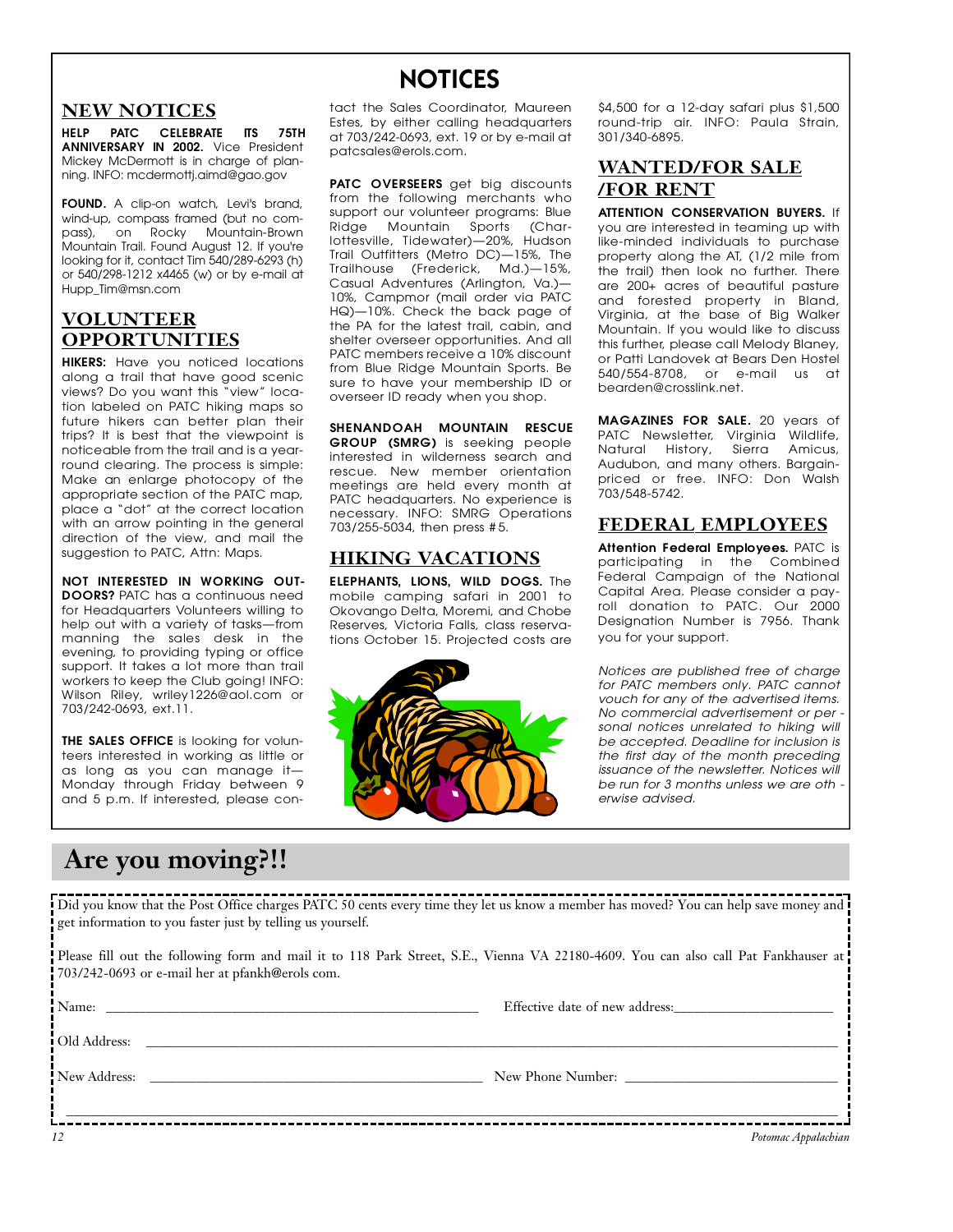# **Trailhead**

September saw the continuation of the<br>
Summer rains. The positive—reduced summer rains. The positive—reduced risk of forest fires. The negative—check dams and waterbars full of debris and weeds. The wet weather promises a very colorful Fall, but by November many of the leaves will have fallen. The positive—opening of the views blocked by foliage all summer. The negative—drains clogged by leaves. This brings up an interesting observation by those who have spent many hours removing leaf litter from drains, especially long lateral drains. To wit, deep, narrow drains tend to trap leaves while wide, shallow drains allow the wind to help remove the buildup of leaves. Check it out.

## **Moving South**

Pete Gatje, our retiring Supervisor of Trails, has decided to move slightly south of PATC country to Wintergreen, Va. He plans to stay active as an overseer in the Central and/or South Districts of the SNP. Thanks Pete for the four great years of PATC Trails leadership.

The candidate to relieve Pete will be Kerry Snow, current District Manager for SNP Central District AT. Congratulations on your nomination Kerry. Along with Kerry a number of Trails stalwarts have been nominated to serve on PATC's Executive Committee. These include Bernie Stalmann—VP of Operations, Liles Creighton—Membership Secretary, and Jon Rindt-General Secretary. Join us at PATC's Annual Meeting (see Forecast for details) to cast your votes.

## **Egyptian Device?**

September found the Blue and White Crew starting a new AT rehab project near Bootens Gap. Displaying the meteorological hubris that the Crew is known for, predictions of weekend rain were ignored, and the weather cooperated beautifully. The project for the weekend was a sidehill tune-up for a section of trail that had "slipped" downhill. The Crew cut new sidehill, restored the tread and installed erosion control devices. Blue and White Pharaoh Dan Dueweke designed an Egyptian-style rolling device to move heavy rocks down the restored trail (to install as steps at a short turnpike). While the Crew lost several members under the huge rolling timbers and pyramid-sized stones, all agreed that the final result was worth the bloodshed. The Crew retired to the Pinnacles Research Station (miraculously opened by B&W locksmiths) for a spaghetti feast and fond remembrances of crew members now pressed into the AT tread.

## **A Reminder**

Rick Canter, District Manager for AT in Maryland, reports that an exuberant overseer mistook his leg for a branch while clearing trailside brush. It required some stitches to repair the damage. Those Corona handsaws are sharp—be careful out there.

### **Tales from the North Woods**

Should you always believe your weatherman? The weather for the last week of August in SNP was going to be not too warm, sunny, and maybe one mid-week thundershower. The SNP North District Summer Crew project for the first week was two-fold: finish the AT relocation on the south side of Compton Peak and keep the flow of water from the Thompson Hollow Trail during periods of rain. Veterans Dave Fellers, Bill Wallace, Gale Gibson, Stan Turk, Bernie Stalmann, and SNP's North District's Don Harvey were joined by Dale Weltner, who maintains a section of the AT close to Ashby's Gap, and Ralph Garboushian, a newcomer to trail maintenance. This experienced crew exuded lots of energy even before the first meal at Skyland Lodge on Sunday evening.

Day One reveille had everyone moving by 6 AM ready to go. Memories were revisited by one crewmember that misplaced his lunch the previous year, but we did not allow him to put it next to his pillow Sunday night. We met Don Harvey at 7:30 but were put on a picture taking hold so a Park photographer could capture our enthusiasm for a Park-PATC volunteer photo display at the Big Meadows Byrd Visitor Center. Not sure after a careful review that our crew photo will win a prize for most photogenic. In the interim Don filled us in on his two weeks of fire fighting duties north of Las Vegas just prior to our crew week. After picture taking we were off to the Compton Peak relocation. The remainder of Day One was spent opening the adjacent ends to the existing trail, knocking down some high spots to ensure good off-slope drainage, building one water bar, and closing off the now "old trail section" with brush and check dams. This culminates an effort that began in March of this year undertaken by George Walter's Hoodlums.

On the return to Pinnacles we detoured to allow Stan Turk to show us the latest efforts on Tulip Tree Cabin. The roof is going on and the end is in sight—in another year and a half, hopefully less.

On Day Two after an hour's drive we arrived at the Thompson Hollow Trail Trailhead on the Park's west boundary. Among the challenges of lotsa bugs, poison ivy, and a few infrequent showers, we started to improve the drainage and add checkdams in the badly eroded lower sections of the trail. This continued through day three and we were making great progress. We were spurred on by the venerable Jon Rindt who joined us to see if a PATC North District crew could measure up to the high standards of his Cadillac Crew. By the end of the week we envisioned that frequent hikers to the Thompson Hollow Trail would never recognize our revitalized tread.

Day Four turned out to be the weatherman's surprise. After a long ride in relentless rain, we picked up our tools and returned to Piney River Ranger Station for a long lunch. We decided that the rain was not going to stop. And it did not for two days. So on Thursday we bid a fond farewell to the Shenandoah, filled with good memories of great dinners at Skyland, three days of fun and friendship building trail, and a thought or two of returning next year to do it all over again.

Week Two began Monday evening with the kickoff dinner in Skyland Lodge with Bernie and his all-female crew. Ranger Shawn Green was looking forward to a successful venture. Come Tuesday morning we were charged up and ready to go, but once again we had to smile for the camera. This was a very veteran crew. Mary Ann Lepore and Martha Spohn were three timers; Carmelita Williams, second timer and trail overseer, was joined by her daughter Rebecca; Judy Langenhorst has been a trail maintainer of two Park trails; and Sandi Slonaker joined us while on a sabbatical as a middle school physical education teacher. For three days we returned to the lower Thornton River Trail to continue tread rebuilding from where we left off with last year's crew. The four stream crossings and tread rebuilding from last year were very much intact. For two days we continued to build up one side of the trail with rocks and provide a lateral ditch on the other for both water coming down the trail profile as well as side hill drainage. On our third day we rebuilt waterbars and cleaned ditches to keep the tread on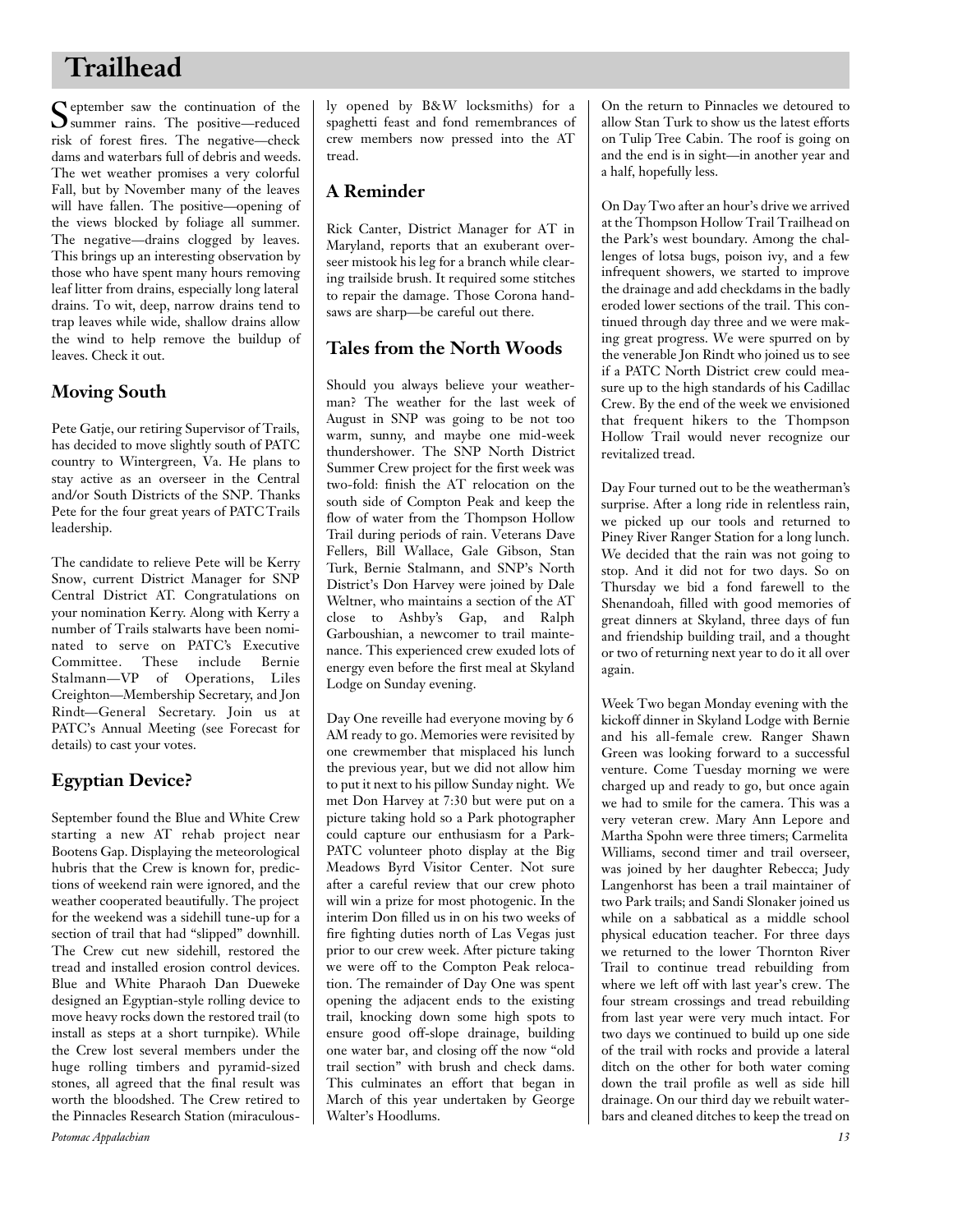# **Trailhead**

that part of the trail intact. On Day Four, we took a break and removed blowdowns, weeds, and briars on the section of Piney Ridge Trail from the Range View Cabin Road to Fork Mountain Trail. We finished by cross cut sawing several blowdowns on Fork Mountain Trail. Both Don and Bernie were both impressed and pleased with our second week's success and look forward to the ladies all returning next year.

Looking back over two weeks of trail work, the first week challenged by the rain, the second week filled with ideal weather, it was an opportunity to once again have camaraderie with old friends and make an enjoyable contribution to those hikers of the Park's North District.

## **Tree Gods**

Rick Rhoades thought you might appreciate the comment portion from a recent work trip report from overseer George Schubert. "... At the 1,651 ft. elevation level on Doll Ridge, encountered a most disgusting sight. Right on top of some masterful rockwork with large boulders that the Cadillac Crew had installed in late June, found two large trees crossing the trail at a switchback, inflicting quadruple damages to said trail. Suspected motive is jealousy by the tree gods. After 1.5 hours of tense yet thoughtful negotiations, a most aesthetic resolution was reached. Further examination farther up found no reoccurrence."

## **North District Workshop**

The 13th Annual North District Trails Workshop was held on September 9th and 10th at Mathews Arm Campground in SNP and judging by the smiling faces, dirty work clothes, and hearty appetites of all the folks attending, the event was a great success by every measure! Approximately 20 Club members, including new overseer Steve Willeumeir who commuted from Bloomfield, Michigan for a record 3rd consecutive weekend, and three SNP trails professionals attended the event and divided up into three trail crews. Weekend projects included the construction of rock steps near the Big Falls of Overall Run, tread rehab and drainage device construction on the Thompson Hollow Trail, and basic maintenance and waterbar construction on the Tuscarora-Overall Run Trail. Much good trailwork was accomplished during the weekend and many thanks go out to SNP's Shawn Green, Don Harvey, and C.T. *14 Potomac Appalachian*

Campbell for supporting this workshop and helping make it happen.

Workshop participants occupied a portion of the campground that was newly refurbished by the park and set aside for exclusive use by PATC. The new tent pads of wood chips, fireplaces and paths got put to good use. And once again, the Aulthouse family chuckwagon served up excellent fare for this annual event! C.T. and George Walters noted that, in 13 years, this event has always enjoyed both great weather and a perfect safety record—the trail gods must be pleased! On to the 14th Annual Workshop!

## **AT Relo Opened**

During their September worktrip, the North District Hoodlums "officially" opened the AT relocation on the south side of Compton Peak in SNP. Actually, Bernie Stalmann, Don Harvey and the Shenandoah Crew opened the relo a few weeks earlier. But the Hoodlums put in the finishing touches on this weekend, completed the rehab of the old section, and opened the new trail with a flagging cutting ceremony complete with champagne provided by Stephanie Bill. In addition, waterbars and checkdams were constructed and rebuilt immediately south of the new section of trail. The crew then retired to Indian Run Hut for their "Italian" feast. Many thanks are due to the "regulars": Bernie, Stephanie, John McCrea, Dick Dugan, Ray Galles, Maureen Harris, Tex Herbel, George Ivey, Jon and Katherine Rindt, Tom Ryan, John and Robin Shoemaker, Mike White, Bronna Zlochiver, and all the others who participated in this project.

### **The Well**

During the opening of the Tuscarora relocation at Shockeys Knob in July, Dave Pierce, PATC Chair for Maps, kindly documented the change for the Tuscarora Trail Guide. The new trail has a side trail to one of the few springs on the knob but when Dave checked it, it was just a damp, muddy spot. The term intermittent wasn't that pleasing so the Cadillac Crew set out to remedy the situation.

An eight-foot diameter, six-foot deep hole was dug. The muddy task was challenging as the hole kept filling with ground water. The presence of water was reassuring but as one of the crew would dig, another had to keep bailing out the accumulated water. The hole was then lined with large rocks (an abundant resource at this location) until an opening of about two feet was left in the center. This opening quickly filled with water to the depth of over four feet where the excess water was channeled through a side drain in the rock lining. The crew was surprised that it only took a couple days for the muddy water to clear. A special thanks to crew members Phil Abruzzese, Kurt Fisher, and Steve Pebley who were undaunted by the mud and hard work. The photo shows Kurt Fisher and Phil Abruzzese filtering some drinking water from the freshly completed well.

Please send any interesting tale, technical advice, individual or group accomplishments, and trail maintenance questions to Trailhead, c/o Jon Rindt, 621 Skyline Forest Drive, Front Royal, VA 22630 or to jkrindt@erols.com. ❏



*Kurt Fisher and Phil Aburzzose filtering water from the well.*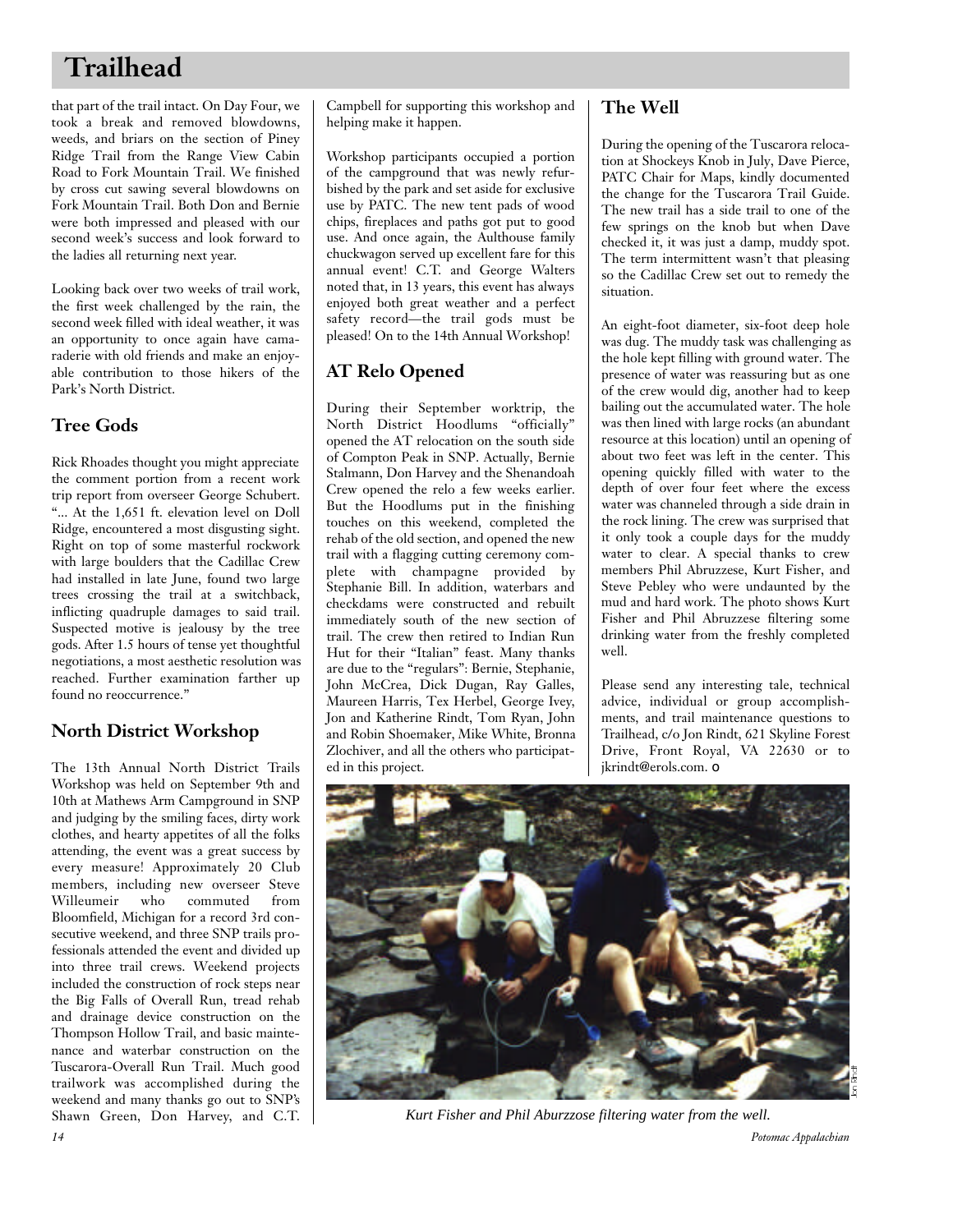# **New Hiking Guides**

In recent months, the PATC Publications<br>Committee released new editions of two n recent months, the PATC Publications guides in the Club's catalog. The *Guide to Massanutten Mountain Hiking Trails* was edited by Wil Kohlbrenner. Expanded from 88 to 116 pages, the guide includes trails covered by PATC maps G and H. This edition includes more than 20 trails not covered in the previous edition, including six interpretative trails, two motorized trails and the 26 mile Massanutten Mountain West Trail. Still under construction by the Massarock Crew, the trail can be hiked end to end or used to create a variety of circuit hikes. In addition to the new trails, the *Massanutten Guide* introduces a revised descriptive system for grading the difficulty level of hikes and includes parking locations among the trail information in the heading for each trail description. The editor is the leader of

the Massanutten Crew and the final installment of his three-part series on trail construction appears in this issue of the *Potomac Appalachian.*

The sixth edition of *Circuit Hikes in Virginia, West Virginia, Maryland and Pennsylvania* was edited by its original author, Jean Golightly. As the title suggests, each of the 25 hikes included in this guide forms a complete circuit hike, making this guide a favorite companion of day-hikers. Trails range from 2.9 to 12.5 miles and cover five different areas— Northern Virginia, Massanutten Mountain, Great North Mountain Wolf Gap Area, Maryland, and Pennsylvania-Michaux State Forest. The latest edition includes extensive revisions of trail descriptions and 20 updated maps. The editor currently serves PATC as Assistant Chair of the Publications

## **Volunteers - Appointed October 8, 2000**

#### **Trail Overseers**

| Craig & Marci Steidle                | AT - Loudoun Heights to the Power Line   |
|--------------------------------------|------------------------------------------|
| Holly Wheeler &<br><b>Joe Gareri</b> | AT - Rte. 605 to Bolden Hollow           |
| Mary Ann Lepore                      | Upper Piney Ridge Trail                  |
| John Luck                            | Tuscarora Trail - US 340 to SNP Boundary |



Committee, after serving 16 years as the Publications Chair and earning a Lifetime Honorary Membership in the Club.

To purchase these items from the PATC store, check out the website or fill out the order form in the October *PA*. ❏



**Attention Federal Employees! Combined Federal Campaign # 7956**

#### POTOMAC APPALACHIAN

(UPS-440-280) ©2000, Potomac Appalachian Trail Club, Inc.

Published monthly by the Potomac Appalachian Trail Club, 118 Park Street, S.E., Vienna, VA 22180.

Periodical class postage paid at Vienna, VA. Postmaster: send address changes to Potomac Appalachian Trail Club, 118 Park Street, S.E., Vienna, VA 22180.

Subscription: \$6.00 annually; \$.50 single copies.